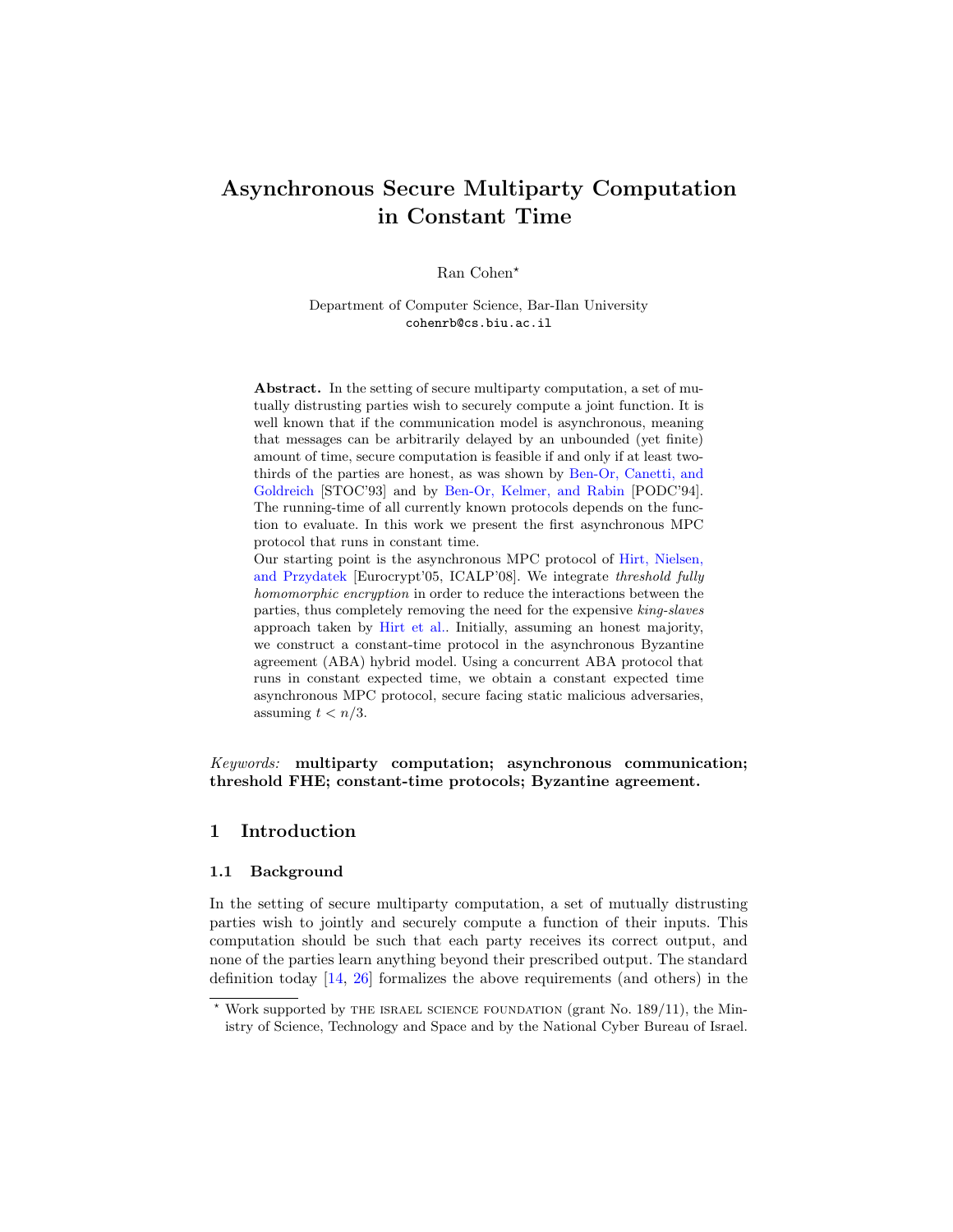following general way. Consider an ideal world in which an external trusted party is willing to help the parties carry out their computation. An ideal computation takes place in this ideal world by having the parties simply send their inputs to the trusted party, who then computes the desired function and passes each party its prescribed output. The security of a real protocol is established by comparing the outcome of the protocol to the outcome of an ideal computation. Specifically, a real protocol that is run by the parties is secure, if an adversary controlling a coalition of corrupted parties can do no more harm in a real execution than in the ideal execution.

One of the most important parameters for designing a protocol is the communication model. In the *synchronous* communication model, messages that are sent are guaranteed to be delivered within a known and finite time frame. As a result, the computation can proceed in rounds, such that if a party failed to receive a particular message in some round, within the expected time frame, the receiver knows that the sender did not transmit the message. Impressive feasibility results are known in this model [\[27,](#page-24-2) [8,](#page-23-2) [17,](#page-24-3) [38\]](#page-25-1), stating that every functionality can be securely computed, assuming that a majority of the parties are honest. Furthermore, under suitable cryptographic assumptions, the computation can be done using constant-round protocols [\[4,](#page-23-3) [31,](#page-25-2) [2,](#page-23-4) [24,](#page-24-4) [28,](#page-24-5) [33\]](#page-25-3).

The *asynchronous* model of communication is arguably more appropriate for modeling the real world. In this model the adversary has a stronger control over the communication channels and can impose an arbitrary unbounded (yet finite) delay on the arrival of each message. In particular, an honest party cannot distinguish between a corrupted party that refuses to send messages and an honest party whose messages are delayed.

This inherent limitation was taken into account by Ben-Or et al. [\[9\]](#page-23-0) by adjusting the ideal-world computation. Since messages from  $t$  parties might never be delivered during the execution of the protocol, the trusted party cannot compute the function on all inputs. Therefore, the ideal-world adversary gets to decide on a *core set* of  $n - t$  input providers (t of which might be corrupted) and the trusted party computes the function on their inputs (and default values for the rest). Next, the trusted party sends to each party the output of the computation along with the identities of the parties in the core set. It immediately follows that a secure protocol implies agreement in the asynchronous setting, since the core set must be agreed upon as part of the protocol, and therefore is feasible in the standard model if and only if  $t < n/3$  [\[9,](#page-23-0) [10\]](#page-23-1). Asynchronous protocols that are secure assuming  $t < n/2$  are only known in weaker models that assume either a synchronous broadcast round  $[6]$  or some form of non-equivocation  $[3]$ . More-over, the running-time<sup>[1](#page-1-0)</sup> of all currently known asynchronous protocols depends on the function to be computed and no constant-time protocols were known.

In this work we study the following question.

### Do there exist asynchronous secure multiparty protocols which run in constant time?

<span id="page-1-0"></span> $1$  The running time is measured by the elapsed time of the protocol while normalizing the maximal delay imposed on a message to 1.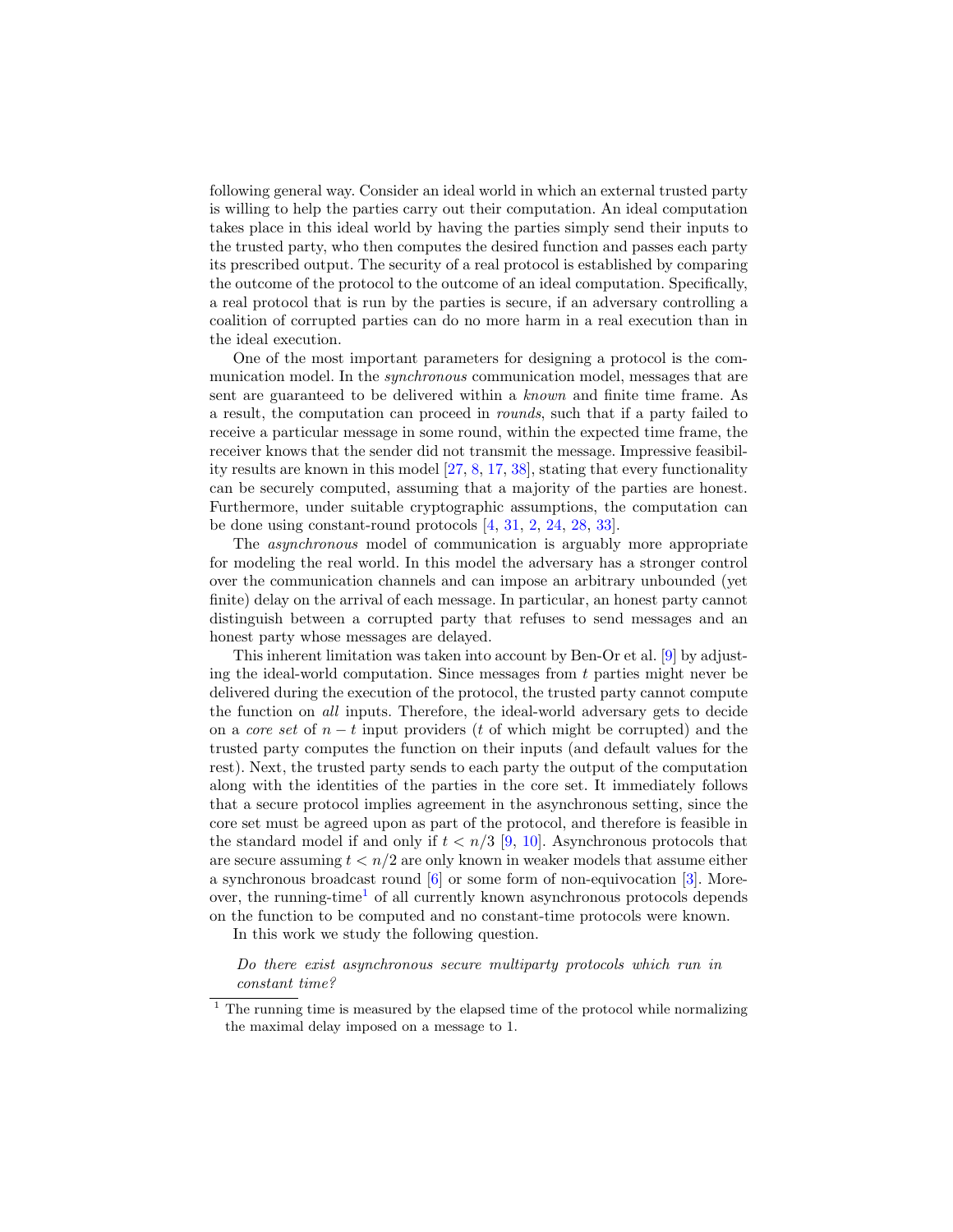#### 1.2 Our Result

Our main result is a feasibility result of an asynchronous secure multiparty protocol that runs in constant time in a hybrid model where the parties have access to an ideal asynchronous Byzantine agreement (ABA) functionality.

The main tools that we use are *threshold fully homomorphic encryption* (TFHE) and threshold signatures (TSIG). A fully homomorphic encryption scheme (FHE) is an encryption scheme that enables an evaluation of a function over a tuple of ciphertexts to obtain an encrypted result. TFHE is essentially a distributed version of FHE, where the decryption key is secret shared amongst the parties. In order to decrypt a ciphertext, each party locally uses its share of the decryption key and computes a share of the plaintext. The plaintext can then be reconstructed given  $t + 1$  decryption shares. Similarly, in a threshold signature scheme, the signing key is secret shared and  $t + 1$  shares are required in order to sign a message. We note that both of these computational assumption can be based on the standard learning with errors (LWE) problem, see Asharov et al.  $[2]$ , Bendlin and Damgård  $[11]$  and Bendlin et al.  $[12]$ .

<span id="page-2-2"></span>Theorem 1 (informal). Assume that TFHE and TSIG schemes exist, and that the cryptographic keys have been pre-distributed. Then any efficiently computable function f can be securely computed in the asynchronous setting facing static malicious adversaries, assuming an honest majority and given access to an ABA ideal functionality. The time complexity of the protocol is  $O(1)$ , the communication complexity is independent of the multiplication-depth of the circuit representing f and the number of (concurrent) invocations of the ABA ideal functionality is n.

<span id="page-2-3"></span>Using the concurrent ABA protocol of Ben-Or and El-Yaniv [\[7\]](#page-23-9), which runs in constant expected time<sup>[2](#page-2-0)</sup> and is resilient for  $t < n/3$ , we obtain the following corollary.

Corollary 1 (informal). Assume that TFHE and TSIG schemes exist, then any function can be securely computed in the asynchronous setting using a constant expected time protocol, in the presence of static malicious adversaries, for  $t < n/3$ .

### 1.3 Overview of the Protocol

The basis of our technique is the protocol of Cramer et al. [\[20\]](#page-24-6) (designed for the synchronous setting), which is based on threshold additively homomorphic encryption  $(TAHE)^3$  $(TAHE)^3$  and is designed in a hybrid model where the encryption keys are pre-distributed before the protocol begins. Initially, each party encrypts its input and broadcasts the ciphertext. Next, the circuit is homomorphically evaluated, where addition gates are computed locally and multiplication gates

<span id="page-2-0"></span><sup>&</sup>lt;sup>2</sup> Following the impossibility result of [\[22\]](#page-24-7), asynchronous agreement protocols cannot be computed in constant time.

<span id="page-2-1"></span><sup>&</sup>lt;sup>3</sup> Which essentially means that ciphertexts can be added but not multiplied.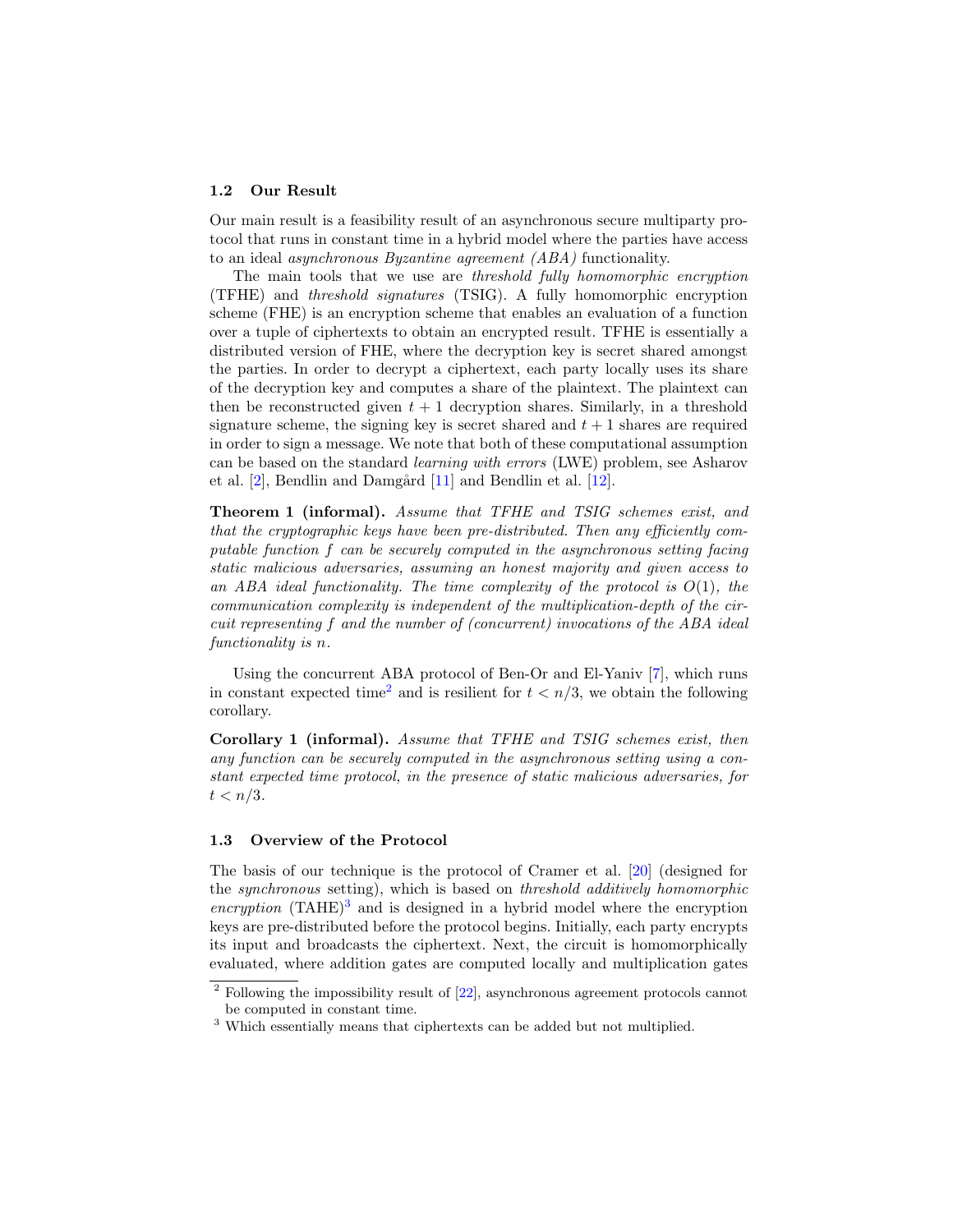are computed interactively. Finally, a threshold decryption protocol is executed, and the parties learn the output.

Hirt et al. [\[29,](#page-25-0) [30\]](#page-25-4) adopted the protocol of [\[20\]](#page-24-6) into the asynchronous setting by introducing the king-slaves paradigm. Initially, each party sends its encrypted input to all the parties, and the core set is decided upon using an agreement on a common subset (ACS) protocol, which incorporates n instances of ABA. Next, n copies of the circuit are interactively evaluated. In each evaluation one of the parties acts as king while all other parties act as slaves. The role of the slaves is to help the king with the computation of multiplication gates. At the end of each such evaluation, the slaves send their decryption shares to the king which recovers the output. The evaluations of the circuit are executed asynchronously, i.e., one king may finish its computation while another king hasn't started yet, therefore each party must hold a state for each evaluation of the circuit.

The time complexity of the protocols of Hirt et al. [\[29,](#page-25-0) [30\]](#page-25-4) depends on the depth of the circuit to compute. In this work, we use a TFHE instead of TAHE in order to reduce the running time. This adjustment not only yields better time complexity and better communication complexity, but also enables a design without the expensive king-slave paradigm, since each party can locally and noninteractively evaluate the entire circuit. As a consequence, the description of the new protocol is greatly simplified, and also results with a better memory complexity compared to [\[29,](#page-25-0) [30\]](#page-25-4), since the parties do not need to store a local state for each of the *n* evaluations of the circuit.

Our protocol consists of three stages. The input stage, in which the core set of input providers is determined, follows in the lines of Hirt et al. [\[29,](#page-25-0) [30\]](#page-25-4). In the computation and threshold decryption stage, each party homomorphically evaluates the circuit non-interactively and obtains an encrypted output  $\tilde{c}$ . Next, the party uses its share of the decryption key to compute a decryption share and send it to all other parties. Once a party receives  $t + 1$  valid decryption shares it can recover the output. During these stages, the validity of each message sent by some party must be proven. This is done by running a sub-protocol which produces a *certificate* for the message (which is essentially a signature produced by  $n - t$  parties). Therefore, a party must remain active and assist in constructions of certificates even after it obtained its output. The termination stage ensures a safe termination of all the parties and follows Bracha [\[13\]](#page-24-8). Once a party obtained its output it sends it to all other parties. When a party receives  $t+1$  consisting values it can safely set its output to this value (even if it did not complete the computation and threshold decryption stage) and once receiving outputs from  $n - t$  parties, terminate.

#### 1.4 Additional Related Work

Ben-Or et al. [\[9\]](#page-23-0) were the first to define asynchronous secure multiparty computation. They constructed a BGW-alike [\[8\]](#page-23-2) asynchronous protocol that is secure in the presence of malicious adversaries when  $t < n/4$ ; the authors showed that this threshold is tight when considering perfect correctness. Ben-Or et al. [\[10\]](#page-23-1) constructed a protocol with statistical correctness that is secure in the presence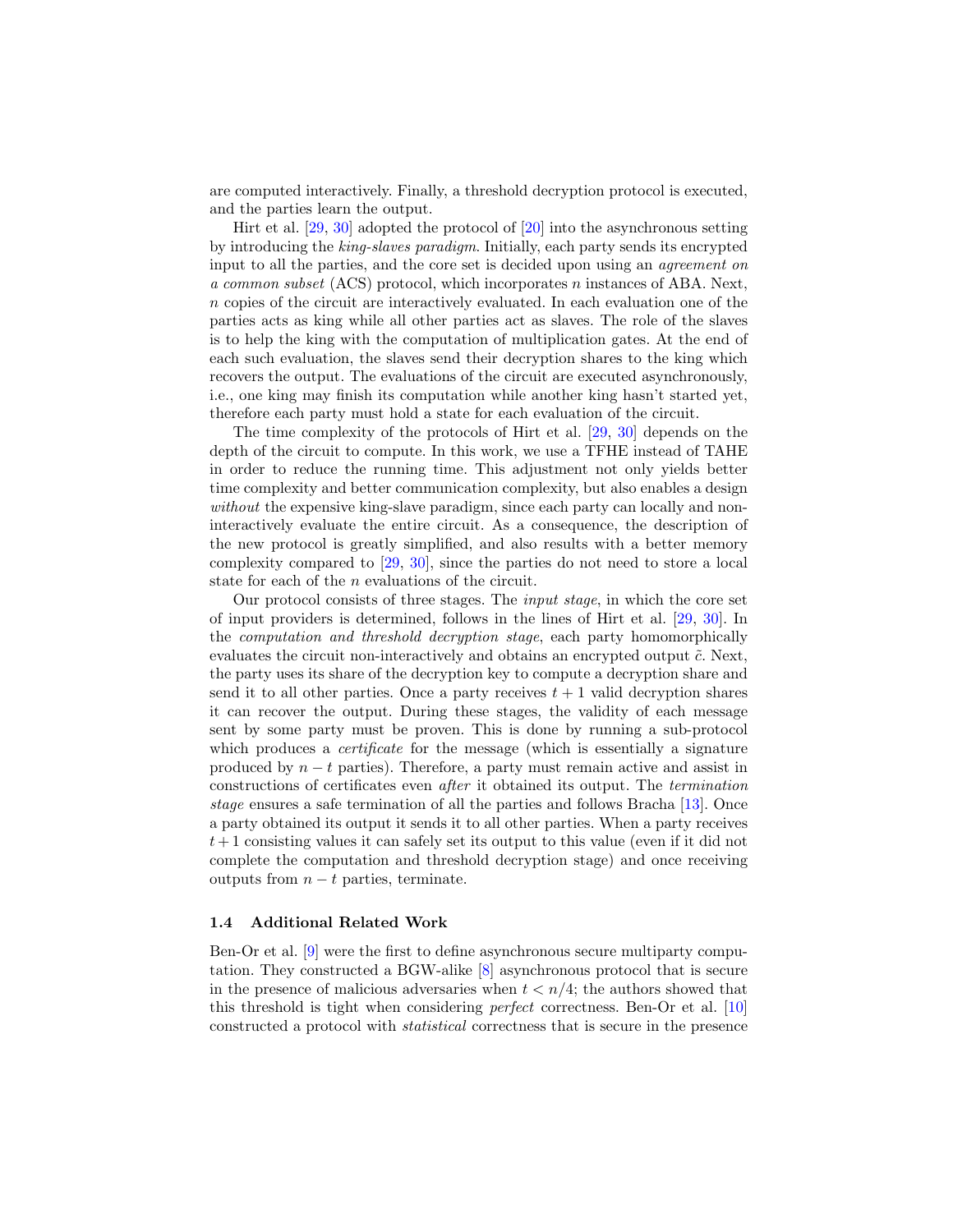of malicious adversaries, for  $t < n/3$ . This threshold is also tight following the lower bound of Toueg [\[41\]](#page-25-5), stating that asynchronous Byzantine agreement is impossible if  $t \geq n/3$ , even in the PKI model.

Following the feasibility results of [\[9,](#page-23-0) [10\]](#page-23-1) great improvements have been made regarding the communication complexity. Two main approaches have been used, the first is in the information-theoretic model and does not rely on cryptographic assumptions [\[40,](#page-25-6) [37,](#page-25-7) [5,](#page-23-10) [35,](#page-25-8) [36,](#page-25-9) [19\]](#page-24-9) while the second is in the computational model and is based on threshold additively homomorphic encryption, these protocols appear in [\[29,](#page-25-0) [30,](#page-25-4) [18\]](#page-24-10) and rely on a preprocessing phase for key distribution.

In order to achieve security for an honest majority, the model must be weakened in some sense. Beerliová-Trubíniová et al.  $[6]$  allowed a limited usage of synchronous Byzantine agreement and adjusted the protocol from [\[30\]](#page-25-4) to the case where  $t < n/2$ . Backes et al. [\[3\]](#page-23-6) augmented the model with a non-equivocation oracle, and constructed a protocol that is secure assuming an honest majority.

In an independent work, Choudhury and Patra [\[18\]](#page-24-10) suggested using TFHE in order to reduce the time complexity, but did not proceed in this route since they considered concrete efficiency. We note that in this work we focus on feasibility results rather than concrete efficiency of the protocols.

A comparison of the asynchronous MPC protocols appears in Table [1.](#page-5-0)

### Paper Organization

The cryptographic primitives are defined in Section [2](#page-4-0) and followed by the description of the UC security model in Section [3.](#page-6-0) Certificates are defined in Section [4](#page-10-0) and then in Section [5](#page-14-0) we present our asynchronous MPC protocol. The security proof is given in Section [6.](#page-18-0)

### <span id="page-4-0"></span>2 Preliminaries

In this section we present the definitions of the cryptographic schemes that are used in our protocol.

#### 2.1 Threshold Fully Homomorphic Encryption

**Definition 1.** A homomorphic encryption (HE) scheme consists of  $\angle$  PPT algorithms:

- Key generation:  $(dk, ek) \leftarrow Gen(1^{\kappa})$ ; outputs a pair of keys: the secret decryption key dk and the public encryption (and evaluation) key ek.
- **Encryption:**  $c \leftarrow \text{Enc}_{ek}(m)$ ; using ek, encrypt a plaintext m into a ciphertext c.
- **Decryption:**  $m = \text{Dec}_{dk}(c)$ ; using dk, decrypt the ciphertext c to into a plaintext m.
- Homomorphic evaluation:  $c = \text{Eval}_{ek}(C, c_1, \ldots, c_\ell)$ ; using ek, evaluate a circuit C over a tuple of ciphertexts  $(c_1, \ldots, c_\ell)$  to produce a ciphertext c.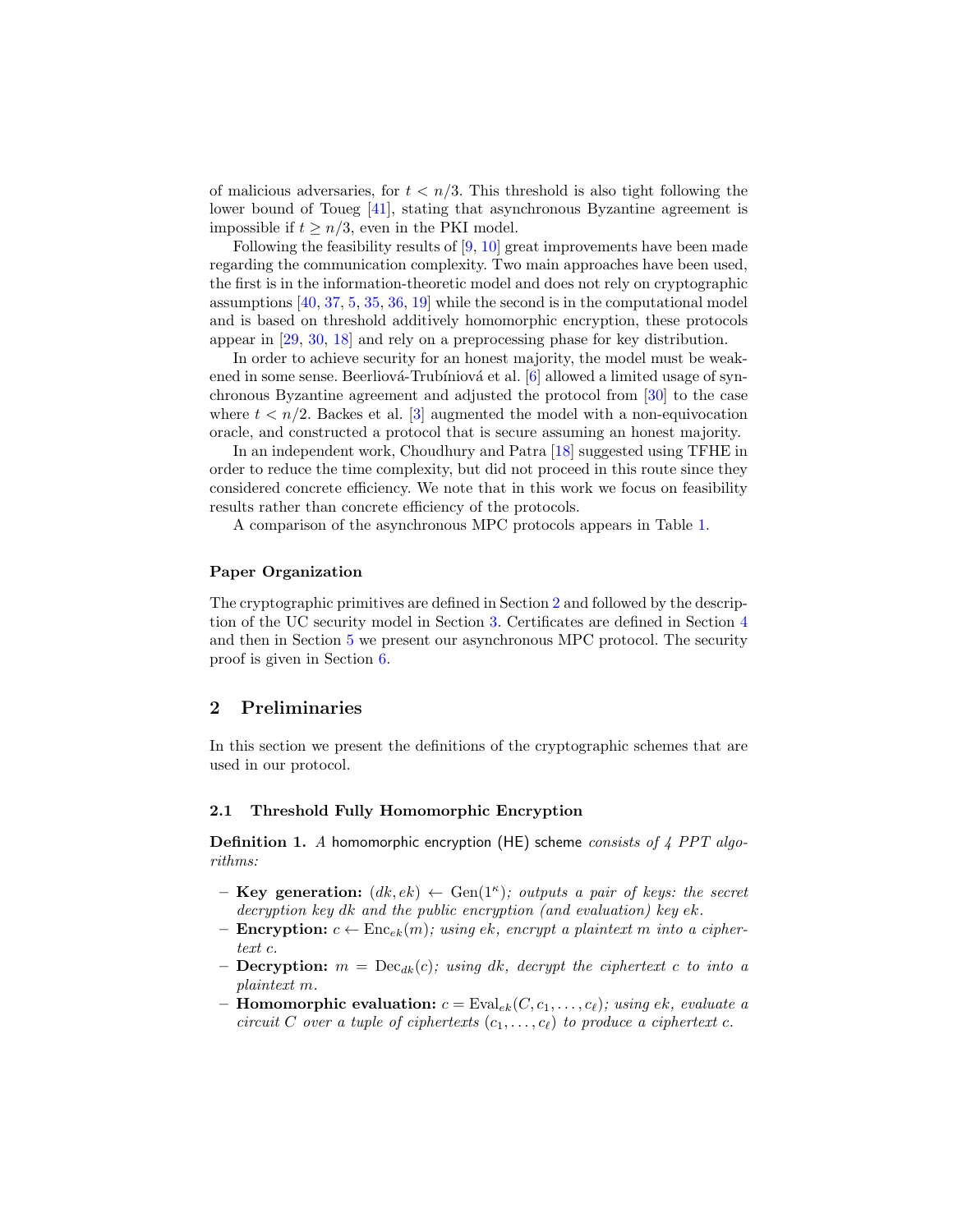<span id="page-5-0"></span>

| Paper                 |         | Resilience Correctness                           | Time <sup>a</sup> Communication <sup>b</sup>                                      |                    | Assumptions <sup>c</sup> Hybrid Model <sup>d</sup> |
|-----------------------|---------|--------------------------------------------------|-----------------------------------------------------------------------------------|--------------------|----------------------------------------------------|
| $\left[9\right]$      | t < n/4 | Perfect                                          | $O(c_M)$ $O(c_M \cdot n^6)$                                                       |                    |                                                    |
| $[10]$                | t < n/3 | Statistical                                      | $O(c_M) \big  \Omega(c_M \cdot n^{11})$                                           |                    |                                                    |
| [40]                  | t < n/4 | Perfect                                          | $O(c_M) \big  \Omega(c_M \cdot n^5)$                                              |                    |                                                    |
| 37                    | t < n/4 | Statistical                                      | $ O(c_M) O(c_M \cdot n^4 + n^5)$                                                  |                    |                                                    |
| [29]                  | t < n/3 | Computational $O(c_M)$ $O(c_M \cdot n^3 \kappa)$ |                                                                                   | TAHE, TSIG KeyDist |                                                    |
| $\vert 5 \vert$       | t < n/4 | Perfect                                          | $O(c_M)$ $O(c_M \cdot n^3)$                                                       |                    |                                                    |
| $\left[30\right]$     | t < n/3 |                                                  | Computational $ O(c_M) O(c_M \cdot n^2 \kappa + n^3 \kappa) $ TAHE, TSIG  KeyDist |                    |                                                    |
| $\left[35\right]$     | t < n/3 | Statistical                                      | $ O(c_M) O(c_M\cdot n^5) $                                                        |                    |                                                    |
| $\left 36\right $     | t < n/4 | Statistical                                      | $ O(c_M) O(c_M \cdot n^2 + n^4)$                                                  |                    |                                                    |
| $\left[36\right]$     | t < n/4 | Perfect                                          | $ O(c_M) O(c_M \cdot n^2 + n^3)$                                                  |                    |                                                    |
| $\vert 6 \vert$       | t < n/2 | $ Computational O(c_M) O(c_M \cdot n^4 \kappa)$  |                                                                                   |                    | TAHE, TSIG KeyDist, Bcast                          |
| $\left[19\right]$     | t < n/4 | Statistical                                      | $ O(c_M) O(c_M \cdot n + n^3)$                                                    |                    |                                                    |
| $\vert 3 \vert$       | t < n/2 | Computational $O(c_M)$ $O(c_M \cdot n^3 \kappa)$ |                                                                                   | AHE, TSIG          | KeyDist, NEQ                                       |
| $\vert 3 \vert$       | t < n/2 |                                                  | Computational $O(c_M)$ $O(c_M \cdot n^2 \kappa + n^3 \kappa)$                     | TAHE, TSIG         | KeyDist, NEQ                                       |
| $\left[18\right]$     | t < n/3 |                                                  | Computational $O(c_M)$ $O(c_M \cdot n\kappa + n^3\kappa)$                         | <b>TSHE</b>        | KeyDist                                            |
| This work $ t  < n/3$ |         | $\text{Computational} O(1)$                      | $ O(n^3\kappa) $                                                                  | TFHE, TSIG KeyDist |                                                    |

<span id="page-5-1"></span><sup>a</sup> Time complexity is measured in the ABA-hybrid model.

<span id="page-5-2"></span> $b_{cM}$  denotes the number of multiplication gates. Input, output and addition gates are ignored.

<span id="page-5-3"></span> $^c$  TSIG is a threshold digital signature scheme, AHE is an additively homomorphic encryption scheme, TAHE is a threshold additively homomorphic encryption scheme, TSHE is a threshold somewhat homomorphic encryption scheme, TFHE is a threshold fully homomorphic encryption scheme.

<span id="page-5-4"></span> $\real^d$  KeyDist stands for key distribution for a threshold cryptosystem, NEQ stands for transferable non-equivocation mechanism, Bcast stands for synchronous broadcast. Table 1: Comparison of asynchronous MPC protocols.

We say that a HE scheme is correct for circuits in a circuit class  $\mathcal C$  if for every  $C \in \mathcal{C}$  and every series of inputs  $m_1, \ldots, m_\ell \in \{0, 1\}^*$  it holds that

 $Pr[\text{Dec}_{dk}(\text{Eval}_{ek}(\text{C}, \text{Enc}_{ek}(m_1), \ldots, \text{Enc}_{ek}(m_\ell))) \neq C (m_1, \ldots, m_\ell)] \leq \text{negl}(\kappa).$ 

Semantic security of HE schemes is defined in the standard way, see [\[25\]](#page-24-11).

**Definition 2.** A family of HE schemes  $\{\Pi^{(d)} = (\text{Gen}^{(d)}, \text{Enc}^{(d)}, \text{Dec}, \text{Eval}^{(d)})\}\$  $d \in \mathbb{N}^+$  is leveled fully homomorphic if for every  $d \in \mathbb{N}^+$ , the following holds:

- $-$  Correctness:  $\Pi^{(d)}$  correctly evaluates the set of all boolean circuits of depth at most d.
- Compactness: There exists a polynomial s such that the common decryption algorithm can be expressed as a circuit of size at most  $s(\kappa)$  and is independent of d.

In our protocol for computing a function  $f$ , the depth  $d$  of the circuit  $C$  representing  $f$  is known in advance. We remove the notation  $(d)$  from the schemes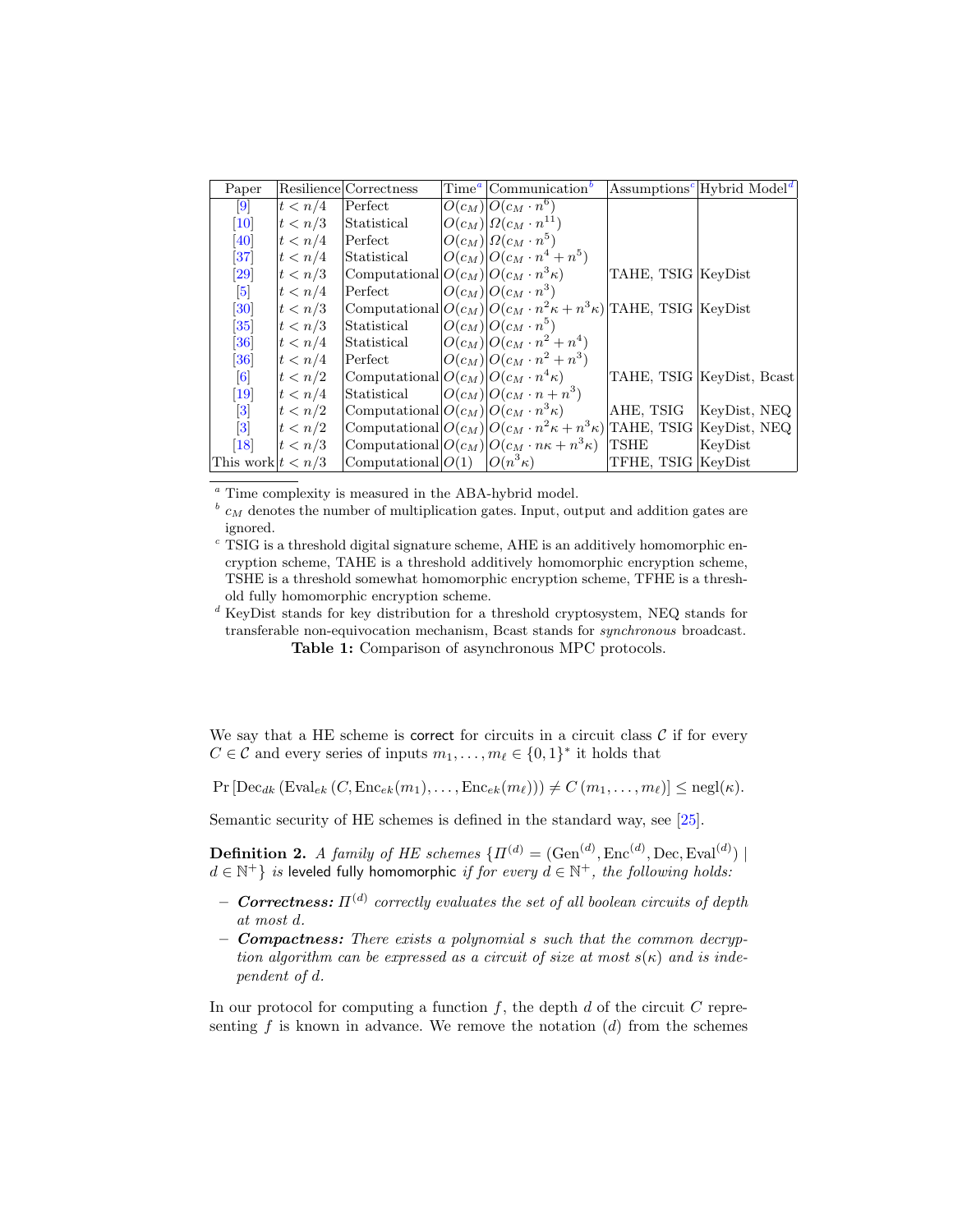throughout the paper for clarity. We also require the FHE scheme to have a threshold decryption, informally this means that Gen generates the public key ek as well as a  $t_e$ -secret sharing of the secret key  $(dk_1, \ldots, dk_n)$ , such that decrypting c using  $dk_i$  produces a share  $m_i$  of the plaintext m. We will use  $t_e = t+1$ .

Definition 3. A threshold homomorphic encryption scheme is a homomorphic encryption scheme augmented with the following properties:

- The key generation algorithm is parameterized by  $(t_e, n)$  and outputs  $(dk, ek) \leftarrow \text{Gen}_{(t_e,n)}(1^{\kappa}),$  where dk is represented using a  $(t_e, n)$ -threshold secret sharing of the secret key  $(dk_1, \ldots, dk_n)$ .
- Given a ciphertext c and a share of the secret key  $dk_i$ , the share-decryption algorithm outputs  $d_i = \text{DecShare}_{dk_i}(c)$  such that  $(d_1, \ldots, d_n)$  forms a  $(t_e, n)$ threshold secret sharing of the plaintext  $m = \text{Dec}_{dk}(c)$ . We denote the reconstruction algorithm that receives  $t_e$  decryption shares  $\{d_i\}$  by  $m =$  $\text{DecRecon}(\{d_i\})$ .

#### 2.2 Threshold Signatures

A threshold signature scheme is a signature scheme in which the signing key is shared amongst n parties using a  $t_s$ -threshold secret-sharing scheme. Using  $t_s$ shares of the signing key it is possible to sign on any message, however using less than  $t_s$  shares it is infeasible to forge a signature. We will use  $t_s = n - t$ .

Definition 4 (Threshold Signature Scheme). A threshold signature scheme is a signature scheme (SigGen, Sign, Vrfy) augmented with the following properties

- The signature key generation algorithm is parameterized by  $(t_s, n)$  and out $puts (sk, vk) \leftarrow \text{SigGen}_{(t_s,n)}(1^{\kappa}), \text{ where } sk \text{ is represented using a } (t_s, n)$ threshold secret sharing of the secret signing key  $(sk_1, \ldots, sk_n)$ .
- Given a plaintext m and a share of the secret key  $sk_i$ , the share-signing algorithm outputs  $\sigma_i \leftarrow \text{SignShare}_{sk_i}(m)$  such that  $(\sigma_1, \ldots, \sigma_n)$  forms a  $(t_s, n)$ threshold secret sharing of the signature  $\sigma \leftarrow \text{Sign}_{sk}(m)$ .

For a security definition of threshold signatures see, for example, [\[1\]](#page-23-11).

### <span id="page-6-0"></span>3 The Security Model

### 3.1 The UC Framework

In this section we present a high-level description of the security model. We follow the UC framework of Canetti  $[14]$ , which is based on the *real/ideal paradigm*, i.e., comparing what an adversary can do in the real execution of the protocol to what it can do in an ideal model where an uncorrupted trusted party (an ideal functionality) assists the parties. Informally, a protocol is secure if whatever an adversary can do in the real protocol (where no trusted party exists) can be done in the ideal computation.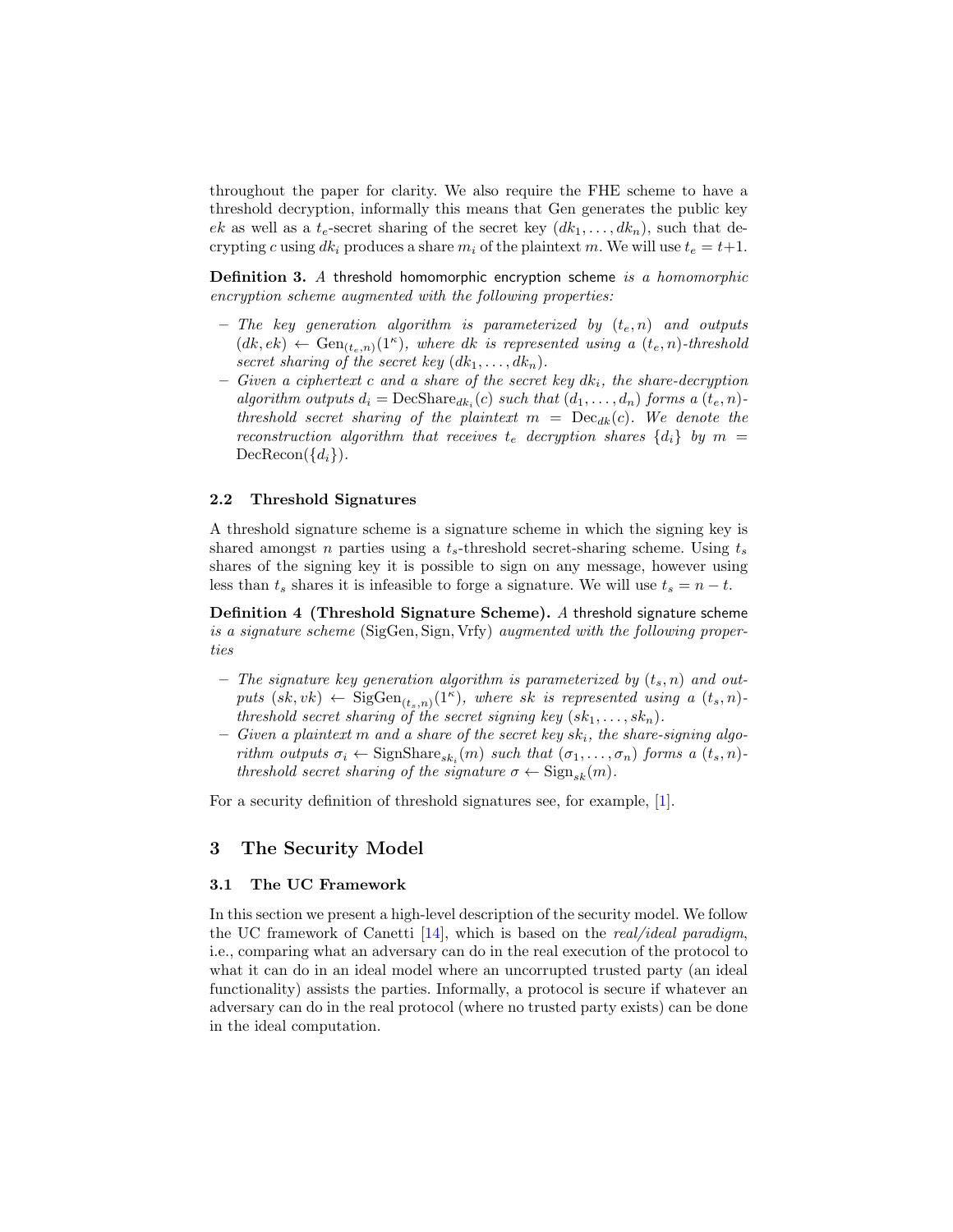The real world. An execution of a protocol  $\pi$  in the real model consists of n interactive Turing machines (ITMs)  $P_1, \ldots, P_n$  representing the parties, along with two additional ITMs, an *adversary*  $A$ , describing the behavior of the corrupted parties and an *environment*  $Z$ , representing the external environment in which the protocol operates. The environment gives inputs to the honest parties, receives their outputs, and can communicate with the adversary at any point during the execution. The adversary controls the operations of the corrupted parties and the delivery of messages between the parties.

In more details, each ITM is initialized with the security parameter  $\kappa$  and random coins, where the environment may receive an additional auxiliary input. We consider *static* corruptions, meaning that the set of corrupted parties is fixed before the protocol begins and is known to  $A$  and  $Z$ . The protocol proceeds by a sequence of activations, where the environment is activated first and at each point a single ITM is active. The environment can either activate one of the parties with input or activate the adversary by sending it a message. Once a party is activated it can perform a local computation, write on its output tape or send messages to other parties. After the party completes its operations the control is returned to the environment. Once the adversary is activated it can send messages on behalf of the corrupted parties or send a message to the environment. In addition,  $A$  controls the communication between the parties, and so it can read the content of the messages sent between the parties and is responsible for delivering each message to its recipient. Once  $A$  delivers a message to some party, this party is activated. We assume that the adversary cannot omit, change or inject messages, however it can decide which message will be delivered and when.<sup>[4](#page-7-0)</sup> The protocol completes once  $\mathcal Z$  stops activating other parties and outputs a single bit.

If the adversary is fail-stop, it always instructs the corrupted parties to follow the protocol, with the exception that they can halt prematurely and stop sending messages. If the adversary is malicious, it may instruct the corrupted parties to deviate from the protocol arbitrarily.

Let REAL<sub>π,  $A, \mathcal{Z}(\kappa, z, r)$  denote  $\mathcal{Z}$ 's output on input z and security parameter  $\kappa$ ,</sub> after interacting with adversary A and parties  $P_1, \ldots, P_n$  running protocol  $\pi$  with random tapes  $\mathbf{r} = (r_1, \ldots, r_n, r_{\mathcal{A}}, r_{\mathcal{Z}})$  as described above. Let  $REAL_{\pi, \mathcal{A}, \mathcal{Z}}(\kappa, z)$ denote the random variable  $REAL_{\pi,\mathcal{A},\mathcal{Z}}(\kappa,z,\mathbf{r})$ , when the vector r is uniformly chosen.

The ideal model. A computation in the ideal model consists of n dummy parties  $P_1, \ldots, P_n$ , an *ideal adversary* (simulator) S, an *environment* Z, and an *ideal* functionality  $\mathcal F$ . The environment gives inputs to the honest (dummy) parties, receives their outputs, and can communicate with the ideal adversary at any point during the execution. The dummy parties act as channels between the environment and the ideal functionality, meaning that they send the inputs received from  $\mathcal Z$  to  $\mathcal F$ , and transfer the output they receive from  $\mathcal F$  to  $\mathcal Z$ . We

<span id="page-7-0"></span><sup>&</sup>lt;sup>4</sup> This behaviour is formally modeled using the eventual-delivery secure message trans-mission ideal functionality in [\[32\]](#page-25-10).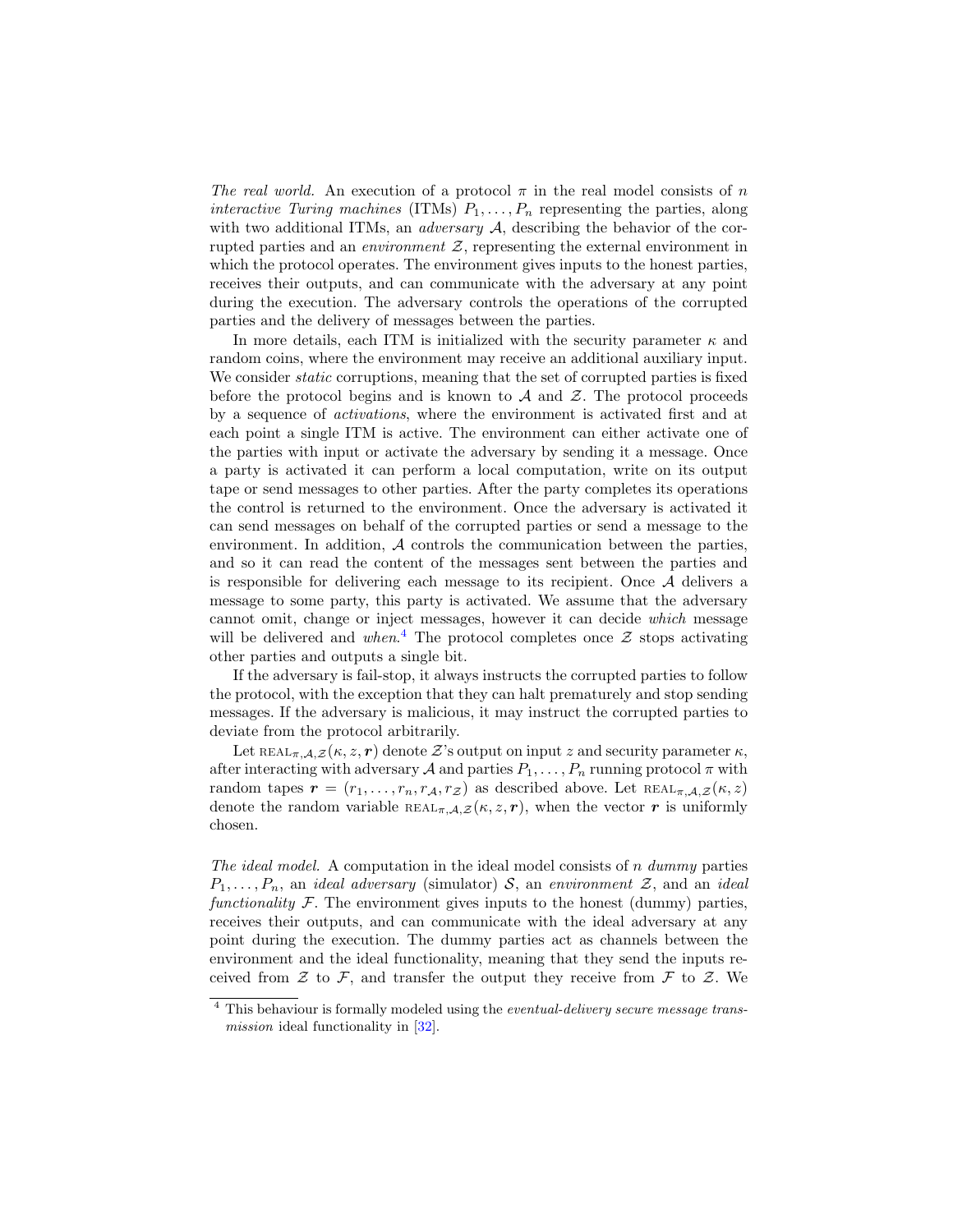consider static corruptions, and so the set of corrupted parties is fixed before the computations, and is known to  $\mathcal{Z}, \mathcal{S}$  and  $\mathcal{F}$ . As before, the computation completes once  $\mathcal Z$  stops activating other parties and outputs a single bit.

The ideal functionality defines the desired behaviour of the computation.  $\mathcal F$ receives the inputs from the dummy parties, executes the desired computation and sends the output to the parties. The ideal adversary does not see and cannot delay the communication between the parties and the ideal functionality, however,  $\mathcal S$  can communicate with  $\mathcal F$ . As we consider asynchronous protocols in the real model, ideal functionalities must consider some inherent limitations, for instance, the ability of the adversary to decide when each honest party learns the output. Since the UC framework has no notion of time, we follow [\[34,](#page-25-11) [32\]](#page-25-10) and model time by number of activations. Once  $\mathcal F$  prepares an output for some party it does not ask permission from the adversary to deliver it to the party, instead the party must request the functionality for the output, and this can only be done when the party is active. Furthermore, the adversary can instruct  $F$  to delay the output for each party by ignoring the requests for a polynomial number of activations. If the environment activates the party sufficiently many times, the party will eventually receive the output from the ideal functionality. It follows that the ideal computation will terminate, i.e., all honest parties will obtain their output, in case the environment will allocate enough resources to the parties. We use the term  $\mathcal F$  sends a request-based delayed output to  $P_i$  to describe the above interaction between the  $\mathcal{F}, \mathcal{S}$  and  $P_i$ .

Let IDEAL<sub>F, S, Z</sub>( $\kappa$ , z, r) denote Z's output on input z and security parameter  $\kappa$ , after interacting with ideal adversary S and dummy parties  $P_1, \ldots, P_n$  which interact with ideal functionality F with random tapes  $r = (r_S, r_Z)$  as described above. Let  $\text{IDEAL}_{\mathcal{F},\mathcal{S},\mathcal{Z}}(\kappa,z)$  denote the random variable  $\text{IDEAL}_{\mathcal{F},\mathcal{S},\mathcal{Z}}(\kappa,z,\mathbf{r}),$ when the vector  $r$  is uniformly chosen.

**Definition 5.** We say that a protocol  $\pi$  t-securely UC realizes an ideal functionality  $\mathcal F$  in the presence of static malicious (resp., fail-stop) adversaries, if for any PPT malicious (resp., fail-stop) real model adversary A, controlling a subset of up to t parties, and any PPT environment  $\mathcal{Z}$ , there exists a PPT ideal model adversary  $S$  such that following two distribution ensembles are computationally indistinguishable

$$
\left\{\text{Real}_{\pi,\mathcal{A},\mathcal{Z}}\left(\kappa,z\right)\right\}_{\kappa\in\mathbb{N},z\in\{0,1\}^*}\stackrel{c}{\equiv}\left\{\text{IDEal}_{\mathcal{F},\mathcal{S},\mathcal{Z}}\left(\kappa,z\right)\right\}_{\kappa\in\mathbb{N},z\in\{0,1\}^*}.
$$

The hybrid model. In a G-hybrid model, the execution of the protocol proceeds as in the real model, however, the parties have access to an ideal functionality  $\mathcal G$  for some specific operations. The communication of the parties with the ideal functionality  $\mathcal G$  is performed as in the ideal model. An important property of the UC framework is that an ideal functionality in a hybrid model can be replaced with a protocol that securely UC realizes  $\mathcal G$ . We informally state the composition theorem from Canetti [\[14\]](#page-24-0).

**Theorem 2** ([\[14\]](#page-24-0)). Let  $\pi$  be a protocol that t-securely UC realizes  $\mathcal{F}$  in the  $G$ -hybrid model and let  $\rho$  be a protocol that t-securely UC realizes  $G$ . Then the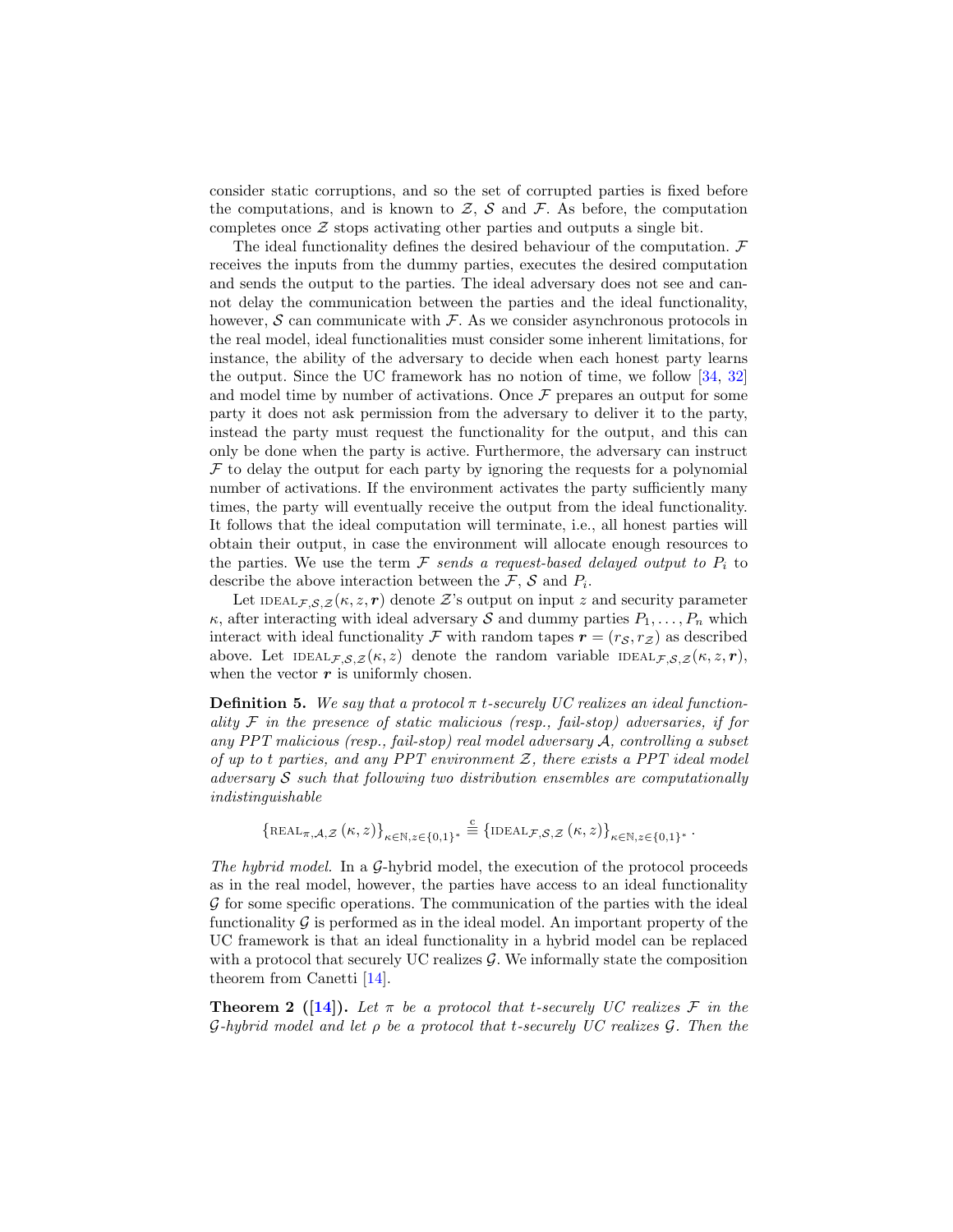protocol  $\pi^{\rho}$  that is obtained from  $\pi$  by replacing every ideal call to G with the protocol  $\rho$ , t-securely UC realizes F in the model without ideal functionality G.

#### 3.2 Some Ideal Functionalities

We now present the asynchronous SFE and asynchronous BA functionalities.

Asynchronous Secure Function Evaluation Secure function evaluation  $(SFE)$  is a multiparty primitive where a set of n parties wish to compute a (possibly randomized) function  $f: (\{0,1\}^*)^n \times \{0,1\}^* \rightarrow (\{0,1\}^*)^n$ , where  $f = (f_1, \ldots, f_n)$ . That is, for a vector of inputs  $\boldsymbol{x} = (x_1, \ldots, x_n) \in (\{0,1\}^*)^n$ and random coins  $r \in_R \{0,1\}^*$ , the output vector is  $(f_1(\boldsymbol{x}; r), \ldots, f_n(\boldsymbol{x}; r))$ . The output for the *i*'th party (with input  $x_i$ ) is defined to be  $f_i(x; r)$ . The function f has public output, if all parties output the same value, i.e.,  $f_1 = \ldots = f_n$ , otherwise f has private output.

In an asynchronous protocol for computing secure function evaluation, the adversary can always delay messages from  $t$  parties, and so  $t$  input values might not take part in the computation. Therefore, in the definition of the ideal functionality for asynchronous SFE, the ideal-model adversary is given the power to determine a *core set* of  $n - t$  input providers (t of which might be corrupted) that will contribute input values for the computation. The asynchronous secure function evaluation functionality,  $\mathcal{F}^f_{\mathsf{ASFE}}$ , is presented in Figure [1.](#page-9-0)

## Functionality  $\mathcal{F}^f_\mathsf{ASFE}$

<span id="page-9-0"></span> $\mathcal{F}_{\textsf{ASFE}}^f$  proceeds as follows, running with parties  $P_1, \ldots, P_n$  and an adversary  $\mathcal{S},$ and parameterized by an *n*-party function  $f: (\{0,1\}^*)^n \times \{0,1\}^* \to (\{0,1\}^*)^n$ . For each party  $P_i$  initialize an input value  $x_i = \perp$  an output value  $y_i = \perp$ .

- Upon receiving a message (input, sid,  $v$ ) from some party  $P_i$ , if CoreSet has not been recorded yet or if  $P_i \in \mathsf{CoreSet}$ , set  $x_i = v$ . Next, send a message (input, sid,  $P_i$ ) to  $S$ .
- Upon receiving a message (coreset, sid, CoreSet) from  $S$ , verify that CoreSet is a subset of  $\{P_1, \ldots, P_n\}$  of size  $n-t$ ; else ignore the message. If CoreSet has not been recorded yet, record CoreSet and for every  $P_i$  not in CoreSet, set  $x_i$  to some default input value  $x_i = \tilde{x}_i$ .
- Upon receiving a message (output, sid) from some party  $P_i$ , do:
	- 1. If CoreSet has not been recorded yet or if  $x_i$  has not been recorded for some  $P_j \in \text{CoreSet}$ , ignore the message.
	- 2. Otherwise, if  $y_1, \ldots, y_n$  have not been set yet, then choose  $r \in_R \{0,1\}^*$ and compute  $(y_1, ..., y_n) = f(x_1, ..., x_n; r)$ .
	- 3. Generate a request-based delayed output (output, sid, (CoreSet,  $y_i$ )) to  $P_i$  and send (output, sid,  $P_i$ ) to S.

#### Fig. 1: The asynchronous secure function evaluation functionality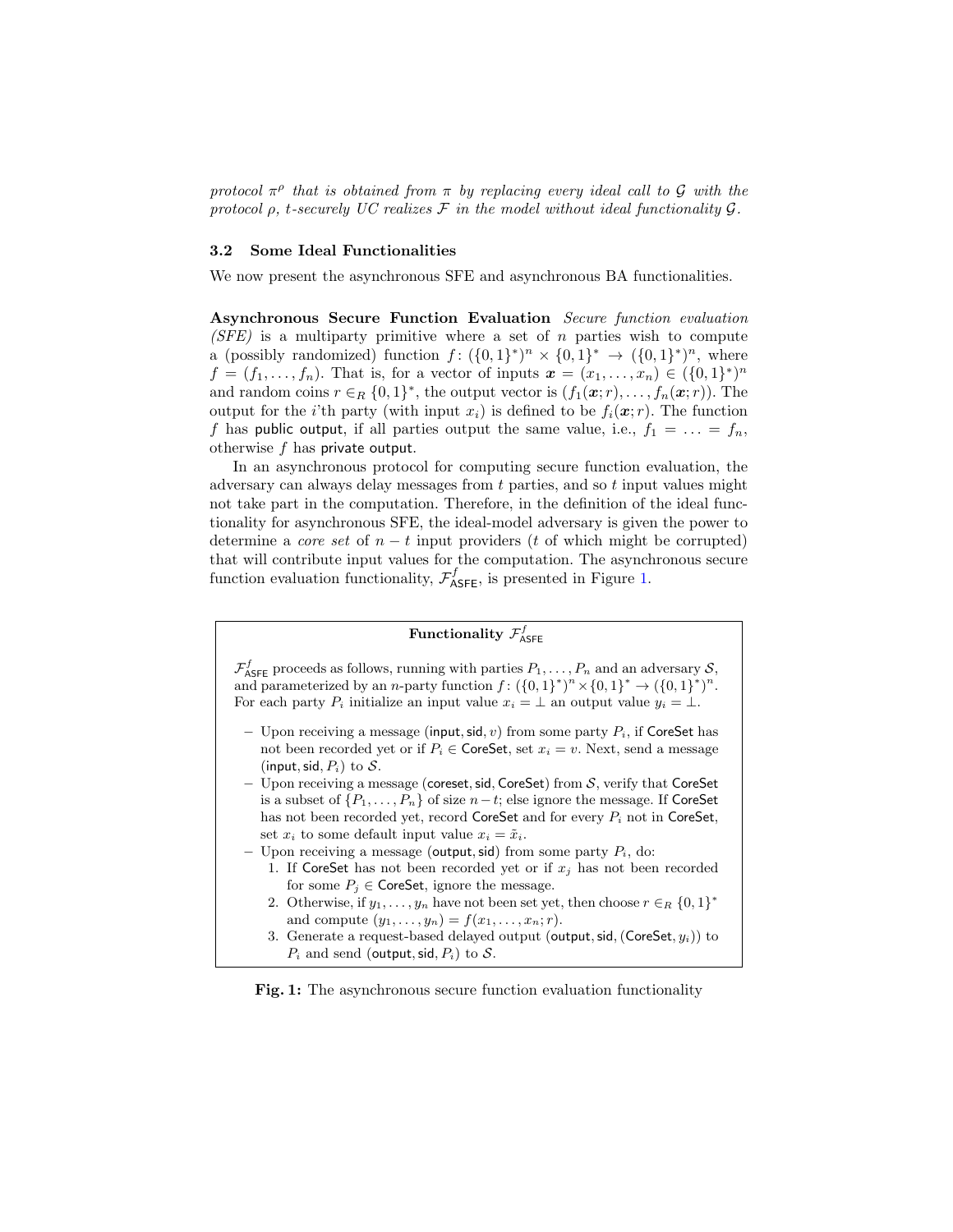Asynchronous Byzantine Agreement In a synchronous Byzantine agreement, each party has an input bit and outputs a bit. Three properties are required: *agreement*, meaning that all honest parties agree on the same bit, validity, meaning that if all honest parties have the same input bit then this will be the common output and termination, meaning that the protocol eventually terminates. When considering asynchronous Byzantine agreement (ABA), the definition must be weakened, since  $t$  input values may be delayed and not effect the result. We adopt the ABA functionality as defined in [\[34\]](#page-25-11). The asynchronous Byzantine agreement functionality,  $\mathcal{F}_{ABA}$ , is presented in Figure [2.](#page-10-1)

### Functionality  $\mathcal{F}_{ABA}$

<span id="page-10-1"></span> $\mathcal{F}_{ABA}$  proceeds as follows, running with parties  $P_1, \ldots, P_n$  and an adversary  $\mathcal{S}$ :

- Upon receiving a message (vote, sid, b), where  $b \in \{0, 1\}$  from party  $P_i$ , send a message (vote, sid,  $P_i$ , b) to the adversary. The adversary is also allowed to vote.
- The result is computed using one of the following rules:
	- If  $n-t$  parties voted, and  $t+1$  voted b and S voted b, then set the result to be b.
	- If  $n-t$  parties voted b, then set the result to be b.
	- If  $n-t$  parties voted, but do not agree, then the result is set by the vote of S.

When the result of voting sid has been decided to be  $v$ , the functionality sends (decide, sid,  $v$ ) as a request-based delayed output to all parties.

Fig. 2: The asynchronous Byzantine agreement functionality

### <span id="page-10-0"></span>4 Zero-Knowledge Proofs and Certificates

In order to ensure security against malicious behaviour, the parties must prove their actions using zero-knowledge proofs during the protocol. The zeroknowledge functionality  $\mathcal{F}_{\mathsf{ZK}}$  and its one-to-many extension  $\mathcal{F}_{\mathsf{ZK}}^{1:M}$  are defined in Section [4.1](#page-10-2) and the notion of certificates in Section [4.2.](#page-12-0)

### <span id="page-10-2"></span>4.1 Zero-Knowledge Proofs

In the *zero-knowledge functionality*, parameterized by a relation  $R$ , the prover sends the functionality a statement x to be proven along with a witness  $w$ . In response, the functionality forwards the statement  $x$  to the verifier if and only if  $R(x, w) = 1$  (i.e., if and only if x a correct statement and w is a witness for  $x$ ). Thus, in actuality, this is a proof of knowledge in that the verifier is assured that the prover actually knows  $w$  (and has explicitly sent  $w$  to the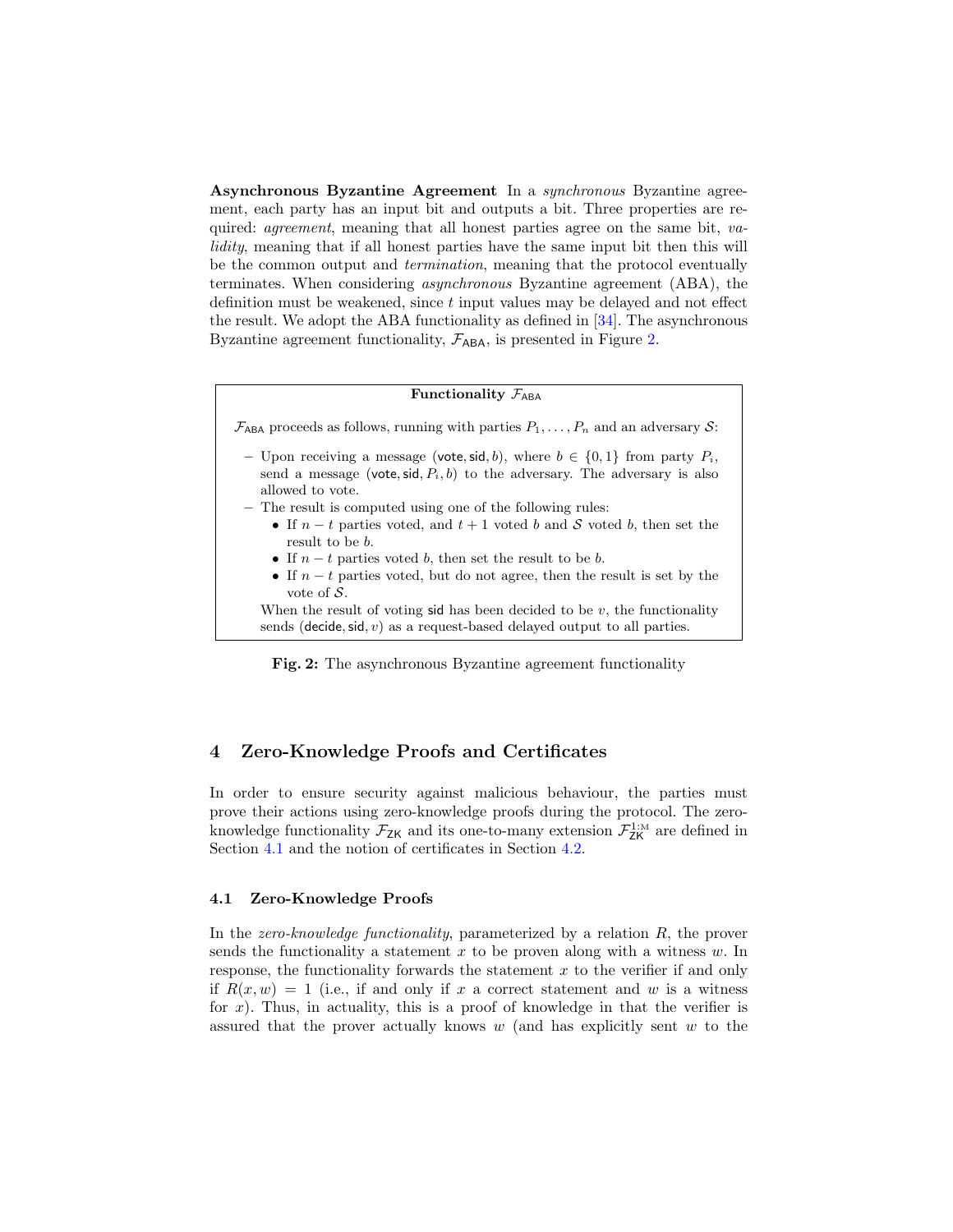functionality), rather than just being assured that such a  $w$  exists. The zeroknowledge functionality,  $\mathcal{F}_{\mathsf{ZK}}$ , is presented in Figure [3.](#page-11-0)<sup>[5](#page-11-1)</sup>

### Functionality  $\mathcal{F}_{ZK}$

<span id="page-11-0"></span> $\mathcal{F}_{\mathsf{ZK}}$  proceeds as follows, running with prover P, a verifier V and an adversary  $S$ , and parameterized with a relation  $R$ :

– Upon receiving  $(ZK-prover, sid, x, w)$  from P, do: if  $R(x, w) = 1$ , then send (ZK-proof, sid, x) to S, send a request-based delayed output  $(ZK-proof, sid, x)$  to  $V$  and halt. Otherwise, halt.

Fig. 3: The zero-knowledge functionality

The zero-knowledge functionality, as defined in Figure [3,](#page-11-0) is parameterized by a single relation R (and thus a different copy of  $\mathcal{F}_{ZK}$  is needed for every different relation required). In this work we require zero-knowledge proofs for several relations, therefore, we use standard techniques by considering the relation R index several predetermined relations. This can be implemented by separating the statement x into two parts:  $x_1$  that indexes the relation to be used and  $x_2$ that is the actual statement. Then, define  $R((x_1, x_2), w)$  as  $R_{x_1}(x_2, w)$ .

We now define the *one-to-many extension* of the zero-knowledge functionality, where one party proves a statement to some subset of parties. The definition of the one-to-many zero-knowledge functionality, denoted  $\mathcal{F}_{\mathsf{ZK}}^{1:M}$ , is presented in Figure [4.](#page-11-2)

### Functionality  $\mathcal{F}_{\mathsf{ZK}}^{1:\mathsf{M}}$

<span id="page-11-2"></span> $\mathcal{F}_{\mathsf{ZK}}^{1:M}$  proceeds as follows, running with parties  $P_1,\ldots,P_n$  and an adversary  $\mathcal{S},$ and parameterized with a relation R:

– Upon receiving (ZK-prover, sid, P, x, w) from party  $P_i$ , where P ⊆  $\{P_1,\ldots,P_n\}$  do: if  $R(x,w) = 1$ , then send (ZK-proof, sid,  $P_i, \mathcal{P}, x$ ) to S, a request-based delayed output (ZK-proof, sid,  $P_i$ ,  $\mathcal{P}, x$ ) to all parties in  $\mathcal P$ and halt. Otherwise, halt.

Fig. 4: The one-to-many zero-knowledge functionality

<span id="page-11-1"></span><sup>&</sup>lt;sup>5</sup> For simplicity, we concentrate on the single-session version of  $\mathcal{F}_{ZK}$ , which requires a separate common reference string for each protocol that realizes  $\mathcal{F}_{ZK}$ . The protocols realizing  $\mathcal{F}_{ZK}$  will later be composed, using the universal composition with joint state of Canetti and Rabin [\[16\]](#page-24-12), to obtain protocols that use only a single copy of the common reference string when realizing all the copies of  $\mathcal{F}_{ZK}$ .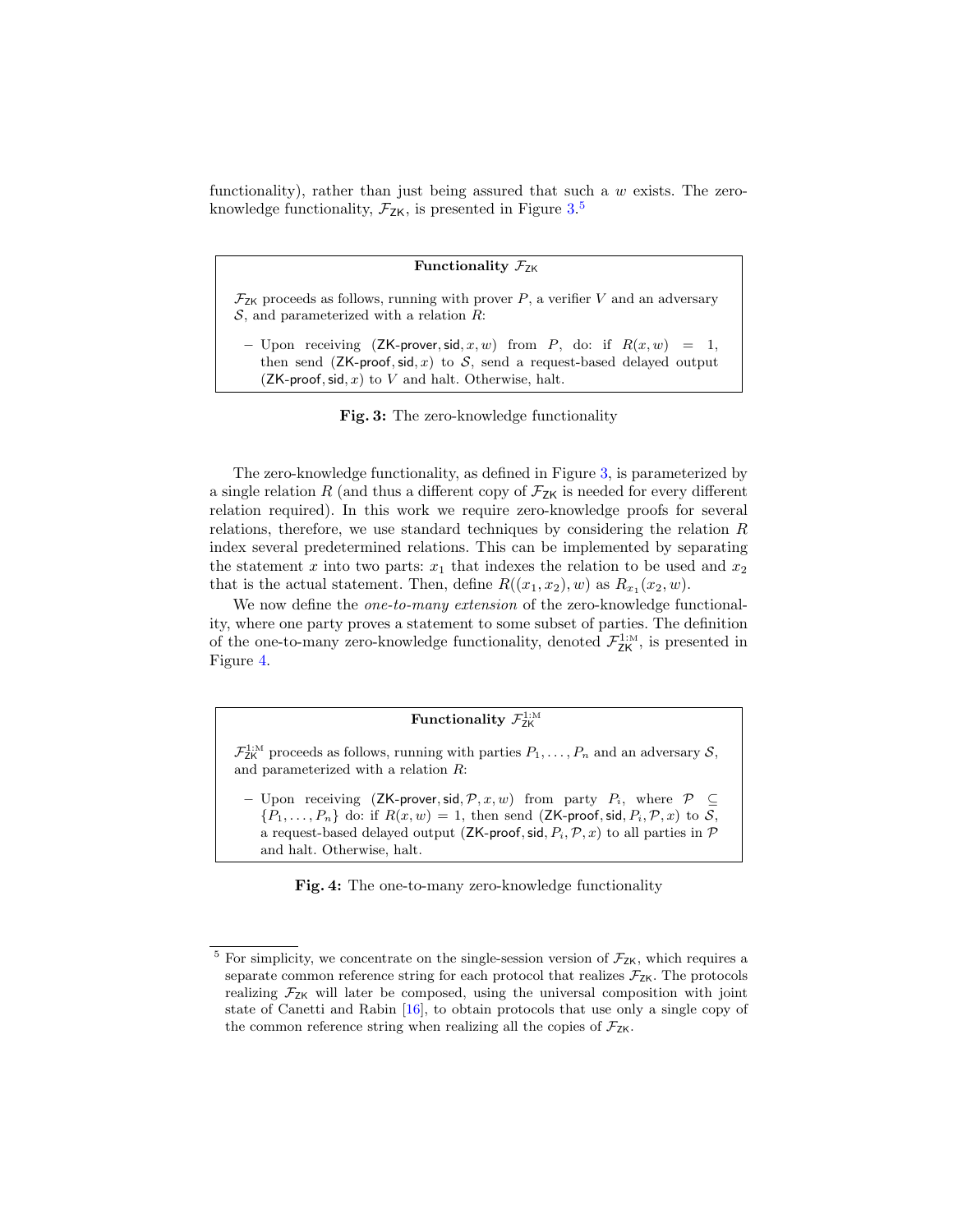#### <span id="page-12-0"></span>4.2 Certificates

As we consider static corruptions, there exists efficient constant-round zeroknowledge protocols in the  $\mathcal{F}_{CRS}$ -hybrid model, e.g., omega protocols [\[23\]](#page-24-13), and even non-interactive zero-knowledge proofs [\[21\]](#page-24-14). These protocols would suffice for realizing  $\mathcal{F}_{ZK}$  as it is a two-party functionality. However, when considering the multiparty functionality  $\mathcal{F}_{\text{ZK}}^{1:M}$ , some problems may arise. The reason is that the statement that needs to be proven is not public, and a malicious prover may prove different statements to different parties.

This problem is resolved using certificates, introduced by Hirt et al. [\[30\]](#page-25-4). Certificates are generated by an interactive protocols among the parties such that at the end of the execution, one party can non-interactively prove correctness of some statement to each other party, without revealing additional information. The protocol for issuing a certificate is based on threshold signatures and involves two stages. First, a signature proving the statement is computed interactively with all the parties – it is essential that all the parties are active during this stage, otherwise the prover might not receive enough shares to reconstruct the signature. Next, the prover can send the signature as a non-interactive proof of the statement and every other party can validate it.

During out main protocol, in Section [5,](#page-14-0) we consider three relations:

– Proof of Plaintext Knowledge. The relations is parameterized by a TFHE scheme. The statement consists of a public encryption key ek and a ciphertext  $c$  and the witness consists of the plaintext  $x$  and random coins r, explaining c as an encryption of x under  $ek$ . That is

$$
R_{\mathsf{PoPK}} = \{ ((ek, c), (x, r)) \mid c = \mathrm{Enc}_{ek}(x; r) \}.
$$

– Proof of Correct Decryption. The relations is parameterized by a TFHE scheme. The statement consists of a public encryption key  $ek$ , a ciphertext c and a decryption share d and the witness consists of the decryption key  $dk$ . That is

$$
R_{\text{PoCD}} = \{ ((ek, c, d), dk) | d = \text{DecShare}_{dk}(c) \}.
$$

– Proof of Correct Signature. The relations is parameterized by a TSIG scheme. The statement consists of a public verification key  $vk$ , a message msg and a signature share  $\sigma$  and the witness consists of the signing key sk. That is

 $R_{\text{PoCS}} = \{((vk, \text{msg}, \sigma), sk) | \sigma = \text{SignShare}_{sk}(\text{msg})\}$ 

<span id="page-12-1"></span>**Lemma 1.** Let  $n > 2t + 1$  and let  $R_{x_1}$  be a binary relation. Assuming the existence of threshold signature schemes,  $\mathcal{F}_{\mathsf{ZK}}^{1:M}$  can be UC realized in the  $\mathcal{F}_{\mathsf{ZK}}$ hybrid model in the presence of static malicious adversaries.

*Proof.* Consider a party  $P_i$ , holding a witness w, that wishes to prove a statement x to all other parties. The high-level idea is for  $P_i$  to prove x to each other  $P_j$  using a two-party zero-knowledge proof. If all parties are active and  $P_i$  is honest, it is guaranteed that eventually at least  $n - t$  proofs will successfully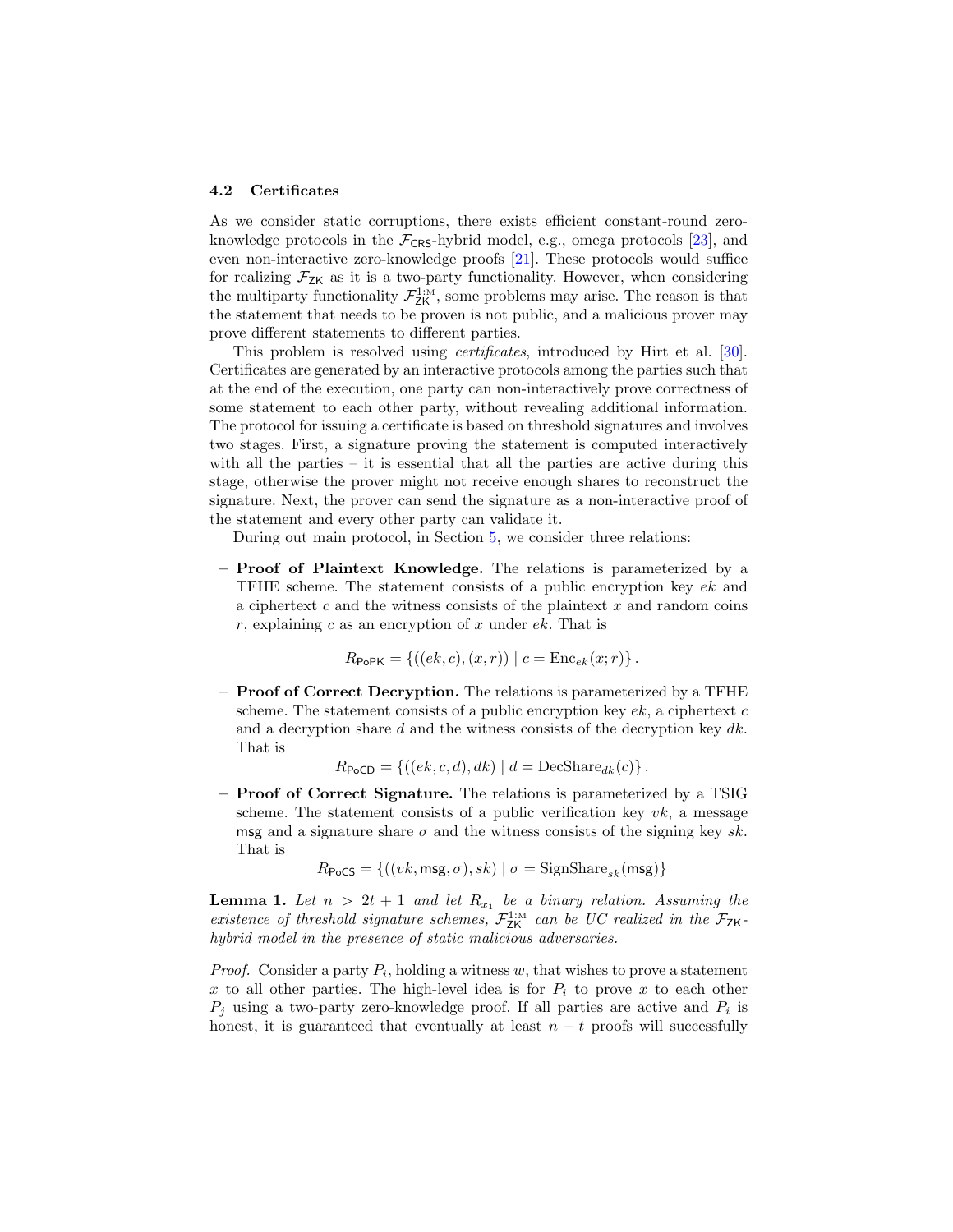terminate. Once a verifier  $P_j$  accepts the proof, it produces a share  $\sigma_j$  of a signature approving x, sends the share back to  $P_i$  and proves the validity of  $\sigma_j$ to  $P_i$  using another two-party zero-knowledge proof. After  $P_i$  obtains  $n-t$  valid signature shares, it can reconstruct the signature  $\sigma$  which serves as its certificate.

Assuming that  $n > 2t+1$ , it holds that  $(n-t)-t \geq 1$ , and so it is guaranteed that at least one honest party accepted the proof of the statement  $x$ ; it follows that the corrupted parties cannot falsely certify invalid statements. Furthermore, assuming the two-parties zero-knowledge proofs are constant round, certifying a statement takes constant time.

Protocol [3](#page-13-0) shows how to compute  $\mathcal{F}_{\mathsf{ZK}}^{1:M}$  in the  $\mathcal{F}_{\mathsf{ZK}}$ -hybrid model. During the protocol, two instances of  $\mathcal{F}_{ZK}$  are used; the first is for proving statements for the relation  $R_{x_1}$  and the second for the relation  $R_{\text{PoCS}}$ . We use the notation  $\mathsf{sid}^k_j$ for the string sid  $\circ k \circ j$ .

<span id="page-13-0"></span>

| Protocol 3 ( $\mathcal{F}_{\text{ZK}}^{1:M}$ protocol, in the $\mathcal{F}_{\text{ZK}}$ -hybrid model)                                   |  |  |  |  |  |
|------------------------------------------------------------------------------------------------------------------------------------------|--|--|--|--|--|
| Offline setup:                                                                                                                           |  |  |  |  |  |
| For every $j \in [n]$ , party $P_j$ is initialized with keys for a threshold sig-                                                        |  |  |  |  |  |
| nature scheme $(vk, sk_j)$ , where $(sk, vk) \leftarrow \text{SigGen}_{(n-t,n)}(1^{\kappa})$ , and $sk =$                                |  |  |  |  |  |
| $(sk_1,\ldots, sk_n).$                                                                                                                   |  |  |  |  |  |
| Code for sender $P_i$ :                                                                                                                  |  |  |  |  |  |
| - Upon receiving $(ZK\text{-prover}, \text{sid}, \mathcal{P}, (x_1, x_2), w)$ from the environment,                                      |  |  |  |  |  |
| party $P_i$ sends (ZK-prover, sid $_j^1$ , $(x_1, x_2)$ , w) to $\mathcal{F}_{ZK}$ where $P_i$ acts as                                   |  |  |  |  |  |
| the prover and $P_j$ acts as the verifier (for every $j \in [n] \setminus \{i\}$ ). In                                                   |  |  |  |  |  |
|                                                                                                                                          |  |  |  |  |  |
| addition, send $(\text{sid}, \mathcal{P})$ to every party.                                                                               |  |  |  |  |  |
| output from $\mathcal{F}_{ZK}$ until receiving<br>- Request                                                                              |  |  |  |  |  |
| $(ZK\text{-proof}, \text{sid}_j^2, (\text{PoCS}, vk, \text{msg}, \sigma)),$ with<br>msg                                                  |  |  |  |  |  |
| $\langle (x_1, x_2)$ is a valid statement, for $(\text{sid}, \mathcal{P})\rangle$ (for every $j \in [n] \setminus \{i\}$ ),              |  |  |  |  |  |
| until receiving $n-t$ signature shares $\{\sigma_j\}$ .                                                                                  |  |  |  |  |  |
| - Compute cert = SignRecon( $\{\sigma_j\}$ ), send (sid, $(x_1, x_2)$ , cert) to every                                                   |  |  |  |  |  |
| party in $P$ and halt.                                                                                                                   |  |  |  |  |  |
| Code for receiver $P_j$ (for $j \neq i$ ):                                                                                               |  |  |  |  |  |
| - Requests output from $\mathcal{F}_{ZK}$ until receiving $(ZK\text{-proof}, \text{sid}^1_{\tau}, (x_1, x_2)).$                          |  |  |  |  |  |
| Next, upon receiving the message $(\text{sid}, \mathcal{P})$ from $P_i$ , set                                                            |  |  |  |  |  |
| $\mathsf{msg} = \langle (x_1, x_2) \text{ is a valid statement, for } (\mathsf{sid}, \mathcal{P}) \rangle, \text{ compute } \sigma_j =$  |  |  |  |  |  |
| SignShare <sub>sk<sub>i</sub></sub> (msg) and send (ZK-prover, sid <sup>2</sup> <sub>j</sub> , (PoCS, $vk$ , msg, $\sigma_j$ ), $sk_j$ ) |  |  |  |  |  |
| to $\mathcal{F}_{ZK}$ where $P_j$ acts as the prover and $P_i$ acts as the verifier.                                                     |  |  |  |  |  |
| - Upon receiving the first message (sid, $(x_1, x_2)$ , cert) from $P_i$<br>set                                                          |  |  |  |  |  |
| $\mathsf{msg} = \langle (x_1, x_2) \text{ is a valid statement, for } (\mathsf{sid}, \mathcal{P}) \rangle \text{ and verify that }$      |  |  |  |  |  |
| $Vrfy_{nk}(msg, cert) = 1$ . If so output (ZK-proof, sid, $P_i, P, (x_1, x_2)$ ) and                                                     |  |  |  |  |  |
| halt.                                                                                                                                    |  |  |  |  |  |

The one-to-many zero-knowledge protocol

Let  $\mathcal A$  be an adversary attacking Protocol [3](#page-13-0) and let  $\mathcal Z$  be an environment. We construct a simulator  $S$  as follows.  $S$  runs the adversary  $A$  and simulates the environment, the honest parties and the ideal functionality  $\mathcal{F}_{\mathsf{ZK}}$  towards  $\mathcal{A}$ .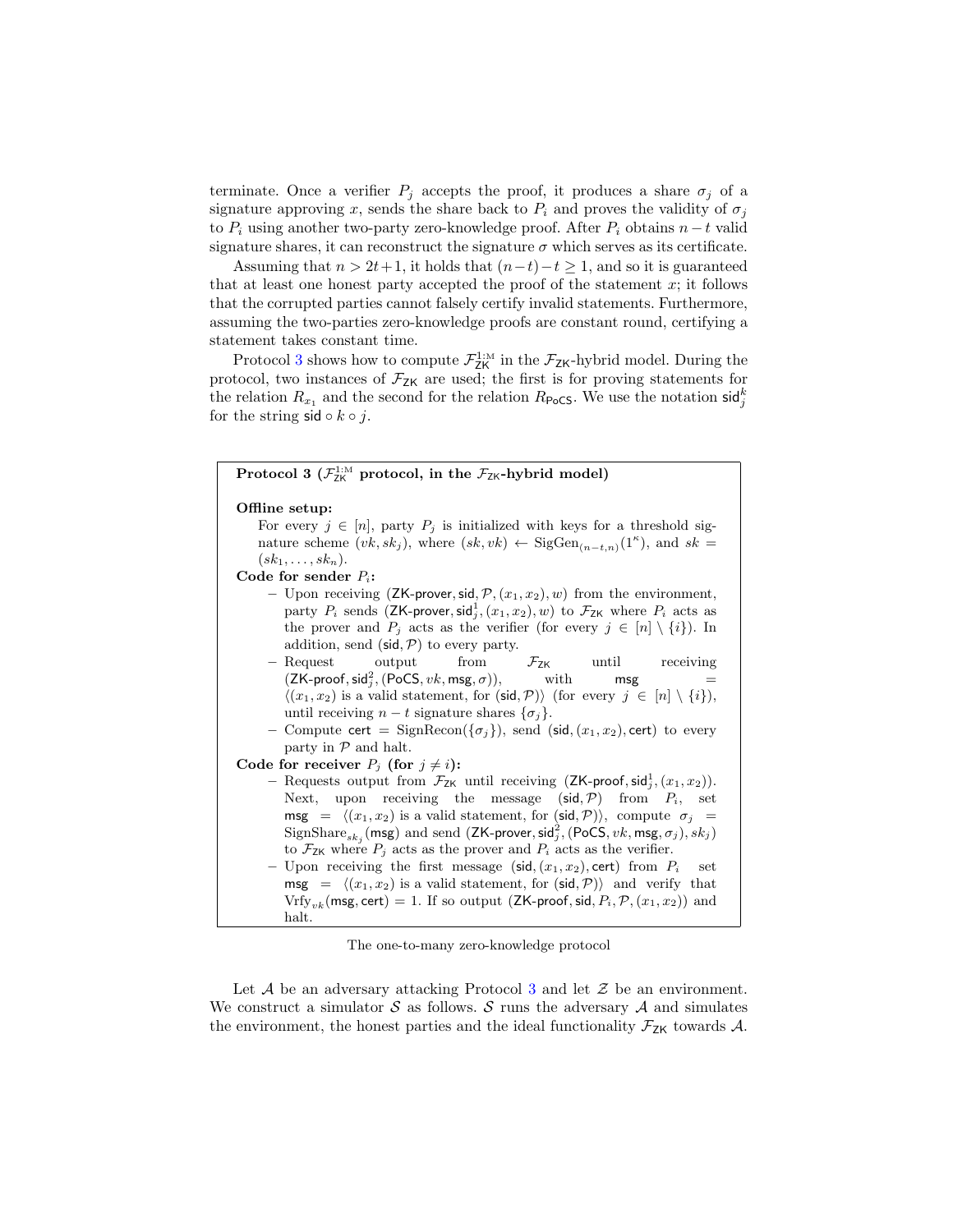In order to simulate  $\mathcal{Z}, \mathcal{S}$  forwards every message it receives from  $\mathcal{Z}$  to  $\mathcal{A}$  and vice-versa. S simulates the honest parties towards  $A$ . In case  $P_i$  is corrupted, S receives  $((x_1, x_2), w)$  by simulating  $\mathcal{F}_{\mathsf{ZK}}$  and in addition receives  $\mathcal{P}$  from  $\mathcal{A}$ . Next, S sends (ZK-prover, sid,  $P$ ,  $(x_1, x_2)$ , w) to  $\mathcal{F}_{\mathsf{ZK}}^{1:M}$  and continues simulating the honest parties and  $\mathcal{F}_{ZK}$  to  $\mathcal{A}$ . In case  $P_i$  is not corrupted, it first receives (ZK-proof, sid,  $P_i$ ,  $\mathcal{P}$ ,  $(x_1, x_2)$ ) from  $\mathcal{F}_{\mathsf{ZK}}^{1:M}$ . Next, whenever  $\mathcal A$  requests output from  $\mathcal{F}_{\mathsf{ZK}}$  with sid<sup>1</sup> for  $j \in \mathcal{I}, \mathcal{S}$  replies with  $(\mathsf{ZK\text{-}proof}, \mathsf{sid}, (x_1, x_2))$ . The rest of the simulation follows the protocol. It is straight-forward to see that the view of  $\mathcal A$ is indistinguishable when interacting with  $S$  and when attacking the execution of Protocol [3,](#page-13-0) and the proof follows.

### <span id="page-14-0"></span>5 Asynchronous MPC Protocol

Following the spirit of [\[29,](#page-25-0) [30\]](#page-25-4), the protocol consists of an offline key-distribution stage (preprocessing) followed three online stages: the input stage, the computation and threshold-decryption stage and the termination stage. We present the protocol for public-output functionalities, and a variant for private-output functionalities can be obtained using the technique of [\[29\]](#page-25-0).

#### 5.1 Key-Distribution Stage

The key-distribution stage can be computed once for multiple instances of the protocol and essentially distributes the keys for threshold schemes amongst the parties. We will describe the protocol in a hybrid model where the keydistribution is done by an ideal functionality  $\mathcal{F}_{\text{KeyDist}}$ . This ideal functionality can be realized using any asynchronous MPC protocol that does not require preprocessing, e.g., [\[35\]](#page-25-8). We emphasize that the time complexity of the protocol realizing the key-distribution stage is independent of the function to compute.

 $\mathcal{F}_{\text{KeyDist}}$  generates the public and secret keys for the TFHE and the TSIG schemes and sends to each party its corresponding keys. The key-distribution functionality is described in Figure [5.](#page-15-0)

#### 5.2 Input Stage

In the input stage, as described in Protocol [4,](#page-16-0) each party encrypts its input and sends it to all the other parties along with certificates proving that the party knows the plaintext (and so independence of inputs is retained) and that  $n - t$ parties have obtained it. Next, the parties jointly agree on a common subset of input providers, CoreSet, which consists of  $n - t$  parties whose encrypted input has been obtained by all the parties. This stage proceeds in a similar manner to [\[29\]](#page-25-0) with the difference that the plaintexts are encrypted using TFHE rather than TAHE.

In more details, each party  $P_i$  starts by encrypting its input  $c_i \leftarrow \text{Enc}_{ek}(x_i)$ , and proving to each other party knowledge of the plaintext. Once a party  $P_j$ accepts the proof, it sends  $P_i$  a signature share for the statement msg =  $\langle n - \rangle$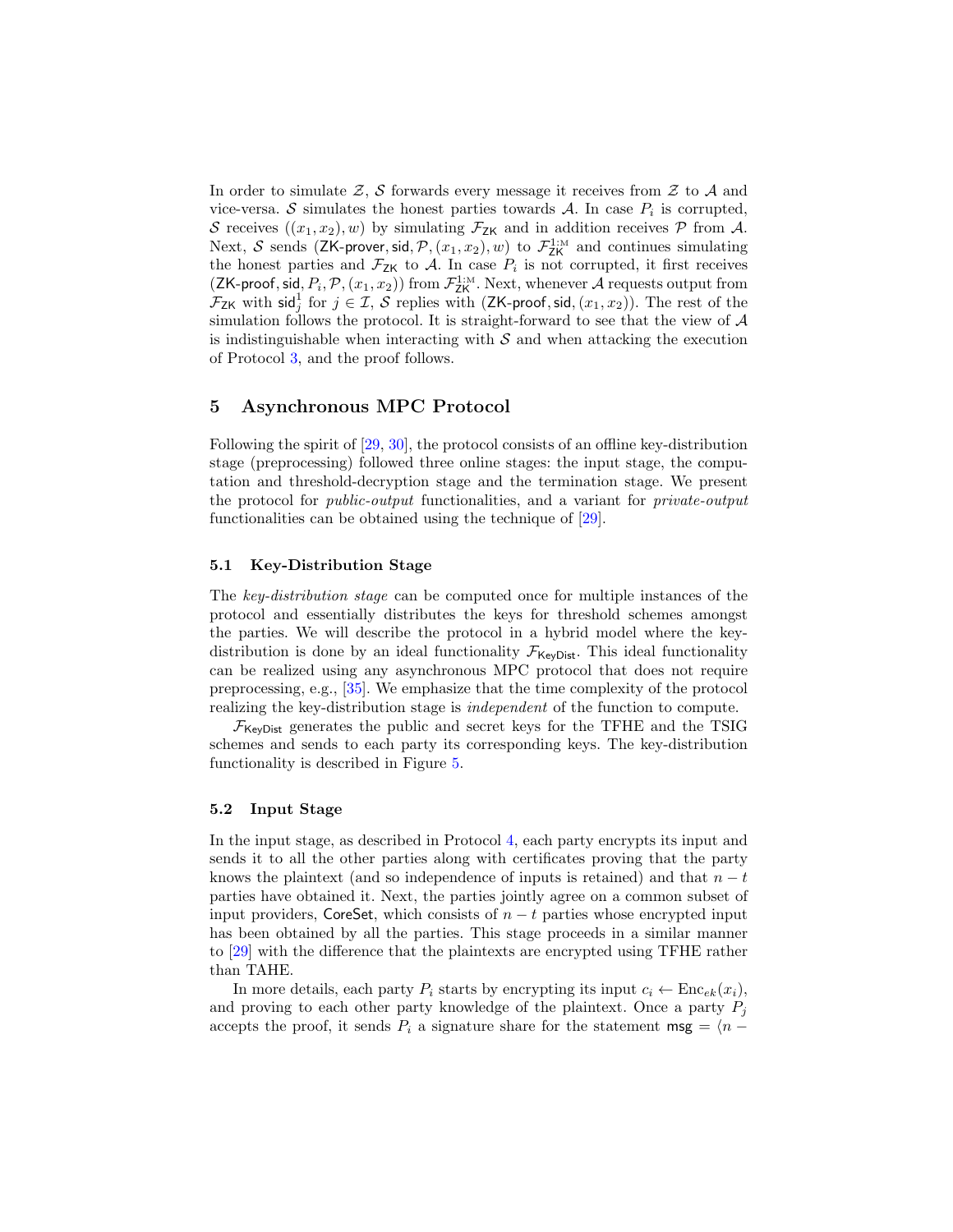### Functionality  $\mathcal{F}_{\text{KeyDist}}$

<span id="page-15-0"></span> $\mathcal{F}_{\text{KeyDist}}$  proceeds as follows, interacting with parties  $P_1, \ldots, P_n$  and an adversary  $S$ , and parameterized by TFHE and TSIG schemes.

- Upon receiving a message (keydist, sid) from party  $P_i$ , do:
	- 1. If there is no value  $(\text{sid}, dk, ek, sk, vk)$  recorded, compute  $(dk, ek) \leftarrow$  $Gen_{(t,n)}(1^{\kappa}), \text{ where } dk = (dk_1, \ldots, dk_n), \text{ and }$  $(sk, vk) \leftarrow \text{SigGen}_{(n-t,n)}(1^{\kappa}), \text{ where } sk = (sk_1, \ldots, sk_n) \text{ and }$ record (sid,  $dk, ek, sk, vk$ ).
	- 2. Send (sid,  $P_i$ ,  $ek$ ,  $vk$ ) to S [a](#page-15-1)nd a request-based delayed output<sup>a</sup>  $(\textsf{sid}, dk_i, ek, sk_i, vk)$  to  $P_i$ .
- <span id="page-15-1"></span> $\mathrm{^a}$  This is the standard formalization of the asynchronous setting in the UC framework, see Section [3;](#page-6-0)  $P_i$  must request the output from  $\mathcal{F}_{\text{KevDist}}$ , and S can continuously instruct  $\mathcal{F}_{\text{KeyDist}}$  to arbitrarily delay the answer.

Fig. 5: The key-distribution functionality

t parties hold the input  $c_i$  of  $P_i$ ). After  $P_i$  obtains  $n-t$  signature shares, it can reconstruct and distribute the certificate  $\text{cert}_i^{\text{input}}$ , which is essentially a signature on msg.

When a party collects  $n - t$  certificates it knows that at least  $n - t$  parties have their certified inputs distributed to at least  $n - t$  parties. Since  $n \geq 2t + 1$ , by assumption, this means that at least  $(n - t) - t \geq 1$  honest parties obtained certified inputs from at least  $n - t$  parties. Hence, if the honest parties echo the certified inputs they receive and collect  $n - t$  echoes, then all honest parties will end up holding the certified inputs of the  $n - t$  parties which had their certified inputs distributed to at least one honest party. These  $n-t$  parties will eventually be the input providers. To determine who they are, the asynchronous Byzantine agreements functionality  $\mathcal{F}_{ABA}$  is invoked (concurrently) *n* times. During the protocol description we use the notation  $\mathsf{sid}^k_j$  for the string  $\mathsf{sid} \circ k \circ j$ .

#### 5.3 Computation and Threshold Decryption Stage

In the computation and threshold-decryption stage, as described in Protocol [5,](#page-17-0) each party locally prepares the circuit Circ(CoreSet) (with hard-wired default input values for parties outside CoreSet) and evaluates it over the encrypted input ciphertexts that were agreed upon in the input stage. Since the encryption scheme is fully homomorphic, this part is done without interaction between the parties. Once the encrypted output  $\tilde{c}_i$  is obtained,  $P_i$  computes a decryption share  $d_i$  and interactively certifies it. Next,  $P_i$  sends the certified decryption share to all other parties and waits until it receives  $t + 1$  certified decryption shares, from which it can reconstruct the output  $y_i$ .

Once  $P_i$  obtains the output, it should send it to all other parties in order to trigger the termination stage. This is done by first computing a signature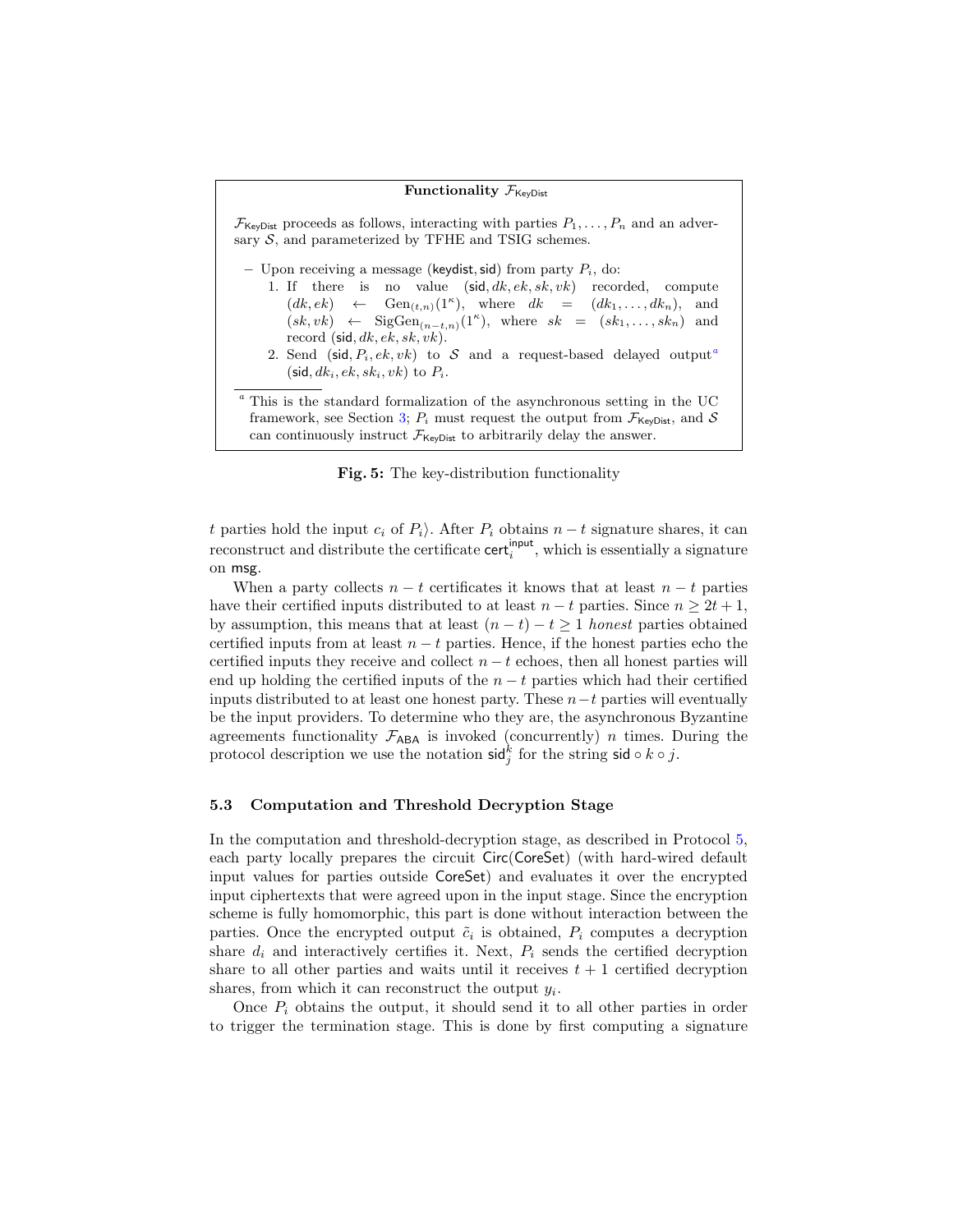<span id="page-16-0"></span>Protocol 4 (The input stage, in the  $(\mathcal{F}_{\mathsf{KeyDist}}, \mathcal{F}_{\mathsf{ZK}}, \mathcal{F}_{\mathsf{ZK}}^{1:M}, \mathcal{F}_{\mathsf{ABA}})$ -hybrid)

- **Setup:** Upon receiving input (input,  $\text{sid}, x_i$ ) from the environment, proceed as follows:
	- 1. Send (keydist, sid) to  $\mathcal{F}_{\text{KeyDist}}$ .
	- 2. Request the output from  $\mathcal{F}_{\text{KeyDist}}$  until receiving (sid,  $dk_i, ek, sk_i, vk$ ).
	- 3. Initialize the following sets to  $\emptyset$ : VerProv<sub>i</sub> (verified input providers), VerDistProv<sub>i</sub> (verified distributed input providers), GlobalProv<sub>i</sub> (globally verified distributed input providers),  $\mathsf{CertInputs}_i$  (certified inputs) and  $G$ loballnputs<sub>i</sub> (globally certified inputs).

### Distribution of Encrypted Input:

- 1. Compute  $c_i = \text{Enc}_{ek}(x_i; r_i)$  (for uniformly distributed  $r_i$ ).
- 2. Send  $(\mathsf{ZK}\text{-}\mathsf{prover}, \mathsf{sid}_i^1, \{P_1, \ldots, P_n\} \, \setminus \, \{P_i\}, (\mathsf{PoPK}, ek, c_i), (x_i, r_i))$  to  $\mathcal{F}_{\mathsf{ZK}}^{1:\mathrm{M}}$  .
- 3. Request output from  $\mathcal{F}_{\mathsf{ZK}}$  (with  $\mathsf{sid}^2_{i,j}$  for every  $j \in [n] \setminus \{i\}$ ) until receiving  $(ZK\text{-proof}, \text{sid}^2_{i,j}, (\text{PoCS}, vk, \text{msg}, \sigma_j^{\text{input}_i})),$  where  $P_i$  acts as the verifier and  $P_j$  acts as the prover, with msg =  $\langle n$ t parties hold the input  $c_i$  of  $P_i$ , until receiving  $n - t$  signature shares  $\{\sigma_j^{\mathsf{input}_i}\}.$
- 4. Compute the certificate cert<sup>input</sup> = SignRecon( $\{\sigma_j^{\text{input}_i}\}\$ ) (which equals  $\text{Sign}_{sk}(\textsf{msg})$ ). Send (sid, msg,  $c_i$ , cert $_i^{\textsf{input}}$ ) to all the parties.

Grant Certificate:

Request the output from  $\mathcal{F}_{\mathsf{ZK}}^{1:M}$  (with  $\mathsf{sid}_j^1$  for every  $j \in [n] \setminus \{i\}$ ). Upon receiving  $(ZK\text{-proof}, \mathsf{sid}^1_j, P_j, \{P_1, \ldots, P_n\} \setminus \{P_j\}, (\mathsf{PoPK}, ek, c_j)),$ add j to VerProv<sub>i</sub>. Next, set the message msg =  $\langle n$ t parties hold the input  $c_j$  of  $P_j$ ), compute  $\sigma_i^{\text{input}_j} = \text{SignShare}_{sk_i}(\text{msg})$ , and send (ZK-prover,  $\mathsf{sid}^2_{j,i},(\mathsf{PoCS},vk,\mathsf{msg},\sigma_i^\mathsf{input_j}), sk_i)$  to  $\mathcal{F}_\mathsf{ZK},$  where  $P_i$ acts as the prover and  $P_j$  as the verifier.

#### Echo Certificate:

Upon receving (sid, msg,  $c_j$ , cert $_j^{\text{input}}$ ) with the message msg =  $\langle n$ t parties hold the input  $c_j$  of  $P_j$  and  $Vrf_{y,k}(\text{msg, cert}_j^{\text{input}}) = 1$ , check if  $j \notin \mathsf{VerDistProv}_i$ . If so, add  $j$  to  $\mathsf{VerDistProv}_i,$  add  $(c_j, \mathsf{cert}_j^\mathsf{input})$  to

CertInputs<sub>i</sub> and forward (sid, msg,  $c_j$ , cert<sup>input</sup>) to all the parties.

#### Select Input Providers:

- When  $|\text{VerDistProv}_i| \geq n t$ , stop executing the above rules and proceed as follows:
- 1. Send (sid,  $VerProv_i$ , CertInputs<sub>i</sub>) to all the parties.
- 2. Collect a set of  $\big\{(\mathsf{VerProv}_j, \mathsf{CertInputs}_j)\big\}_{j \in J}$  of  $n-t$  pairs.
- 3. Let GlobalProv $_i = \cup_{j \in J}$ VerProv $_j$  and GlobalInputs $_i = \cup_{j \in J}$ CertInputs $_j$ .
- 4. For  $j \in [n]$ , send (vote,  $\mathsf{sid}^3_j, v_j)$  to  $\mathcal{F}_{\mathsf{ABA}}$ , where  $v_j = 1$  iff  $j \in \mathsf{GlobalProv}_i$ .
- 5. Request the outputs from  $\mathcal{F}_{ABA}$  until receiving (decide, sid<sub>3</sub>,  $w_j$ ) for every  $j \in [n]$ .
- 6. Denote CoreSet =  $\{j \in [n] \mid w_j = 1\}$ .
- 7. For each  $j \in \mathsf{GlobalProv}_i \cap \mathsf{CoreSet}, \text{ send } (\mathsf{sid}, c_j, \mathsf{cert}_j^{\mathsf{input}})$  to all the parties (note that  $(c_j, \text{cert}_j^{\text{input}}) \in \textsf{GlobalInputs}_i$ ).
- 8. Wait until receiving  $(c_j, \text{cert}_j^{\text{input}})$  for every  $j \in \text{CoreSet}$ .

The input stage code for  $P_i$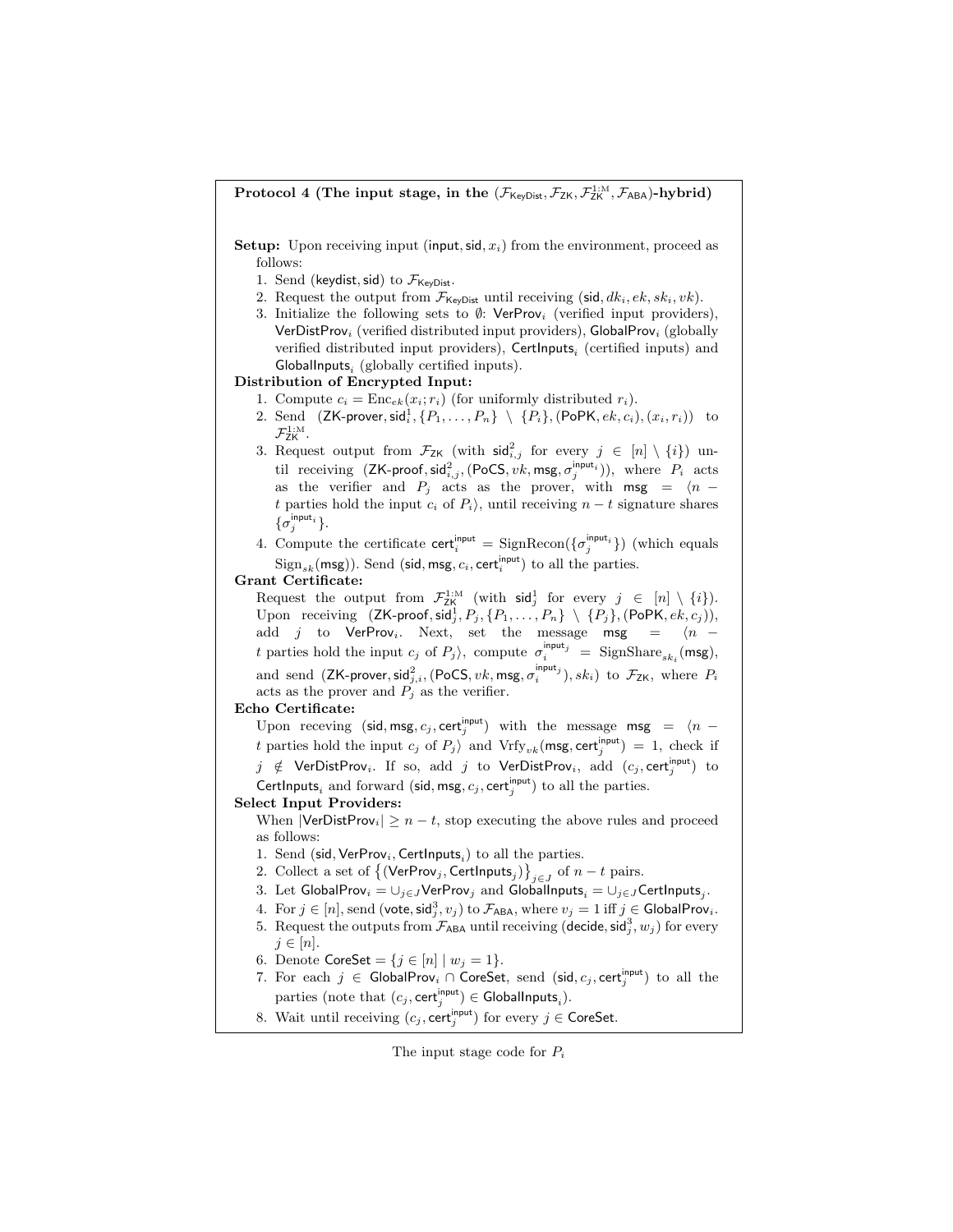share  $\sigma_i^{\text{output}}$  for the statement that  $y_i$  is the output value, interactively certify  $\sigma_i^{\text{output}}$  and send it to all parties. Once  $P_i$  receives  $n-t$  signature shares it can reconstruct a certificate proving that  $y_i$  is indeed the output value. Finally  $P_i$ sends  $y_i$  along with the certificate to all the parties.

<span id="page-17-0"></span>Protocol 5 (The computation and threshold-decryption stage) Wait until input stage is completed, resulting with a core set CoreSet and input ciphertexts  $\{c_j \mid j \in \textsf{CoreSet}\}.$ Circuit Evaluation: 1. For each  $j \notin \mathsf{CoreSet}$ , hard-wire the default value  $\tilde{x}_j$  for  $P_j$  into the circuit Circ, denote the new circuit by Circ(CoreSet). 2. Locally compute the homomorphic evaluation of the circuit  $\tilde{c}_i = \mathrm{Eval}_{ek}\left(\mathsf{Circ}(\mathsf{CoreSet}), c_{j_1}, \ldots, c_{j_{|\mathsf{CoreSet}|}}\right).$ Threshold Decryption: 1. Compute the decryption share  $d_i = \text{DecShare}_{dk_i}(\tilde{c}_i)$ . 2. Send  $(ZK\text{-prover}, \mathsf{sid}_i^4, \{P_1, \ldots, P_n\} \setminus \{P_i\}, ((\text{PoCD}, ek, \tilde{c}_i, d_i), dk_i)$  to  $\mathcal{F}_{\mathsf{ZK}}^{1:\mathrm{M}}$  . 3. Request the output from  $\mathcal{F}_{\mathsf{ZK}}^{1:M}$  (for every  $j \in [n] \setminus \{i\}$ ). Upon receiving  $({\sf ZK}\text{-proof}, \mathsf{sid}_j^4, P_j, \{P_1, \ldots, P_n\} \setminus \{P_j\}, ({\sf PoCD}, {ek}, \tilde{c}_j, d_j)), \text{accept the}$ proof if  $\tilde{c}_i = \tilde{c}_i$ . 4. Once  $t + 1$  decryption shares with accepted proofs  $\{(ek, \tilde{c}_i, d_i)\}\$  have arrived, reconstruct the output  $y_i = \text{DecRecon}(\{d_i\})$ . 5. Set msg =  $\langle y_i \rangle$  is the output value and compute  $\sigma_i^{\text{output}}$  =  $\text{SignShare}_{sk_i}(\textsf{msg}).$ 6. Send  $(\mathsf{ZK}\text{-}\mathsf{prover}, \mathsf{sid}_i^5, \{P_1, \ldots, P_n\} \setminus \{P_i\}, (\mathsf{PoCS}, vk, \mathsf{msg}, \sigma_i^{\mathsf{output}}), sk_i)$  to  $\mathcal{F}_{\mathsf{ZK}}^{1:\mathrm{M}}$  . 7. Request output from  $\mathcal{F}_{\text{ZK}}^{1:M}$  (for  $j \in [n] \setminus \{i\}$ ) until receiv- $\text{ing }(\textsf{ZK-proof}, \textsf{sid}_j^5, P_j, \{P_1, \ldots, P_n\} \setminus \{P_j\}, (\textsf{PoCS}, vk, \textsf{msg}, \sigma_j^{\textsf{output}})), \text{with}$  $\mathsf{msg} = \langle y_i \rangle$  is the output value). 8. Compute the certificate cert<sub>i</sub>  $\text{ceil}^{\text{output-verified}} = \text{SignRecon}(\{\sigma_j^{\text{output}_i}\})$  (which equals Sign<sub>sk</sub>(msg) with msg =  $\langle y_i \rangle$  is the output value). Send (sid,  $\overline{\text{msg}}$ , cert $_i^{\text{output-verified}}$ ) to all the parties.

The computation and threshold-decryption stage code for  $P_i$ 

#### 5.4 Termination Stage

The termination stage, as described in Protocol [6,](#page-18-1) ensures that all honest parties will eventually terminate the protocol, and will do so with the same output. Recall that the computation and threshold-decryption stage is concluded when a party sends a certified output value to all the parties. The party cannot terminate at this point since it might be required to assist in certifying statements for other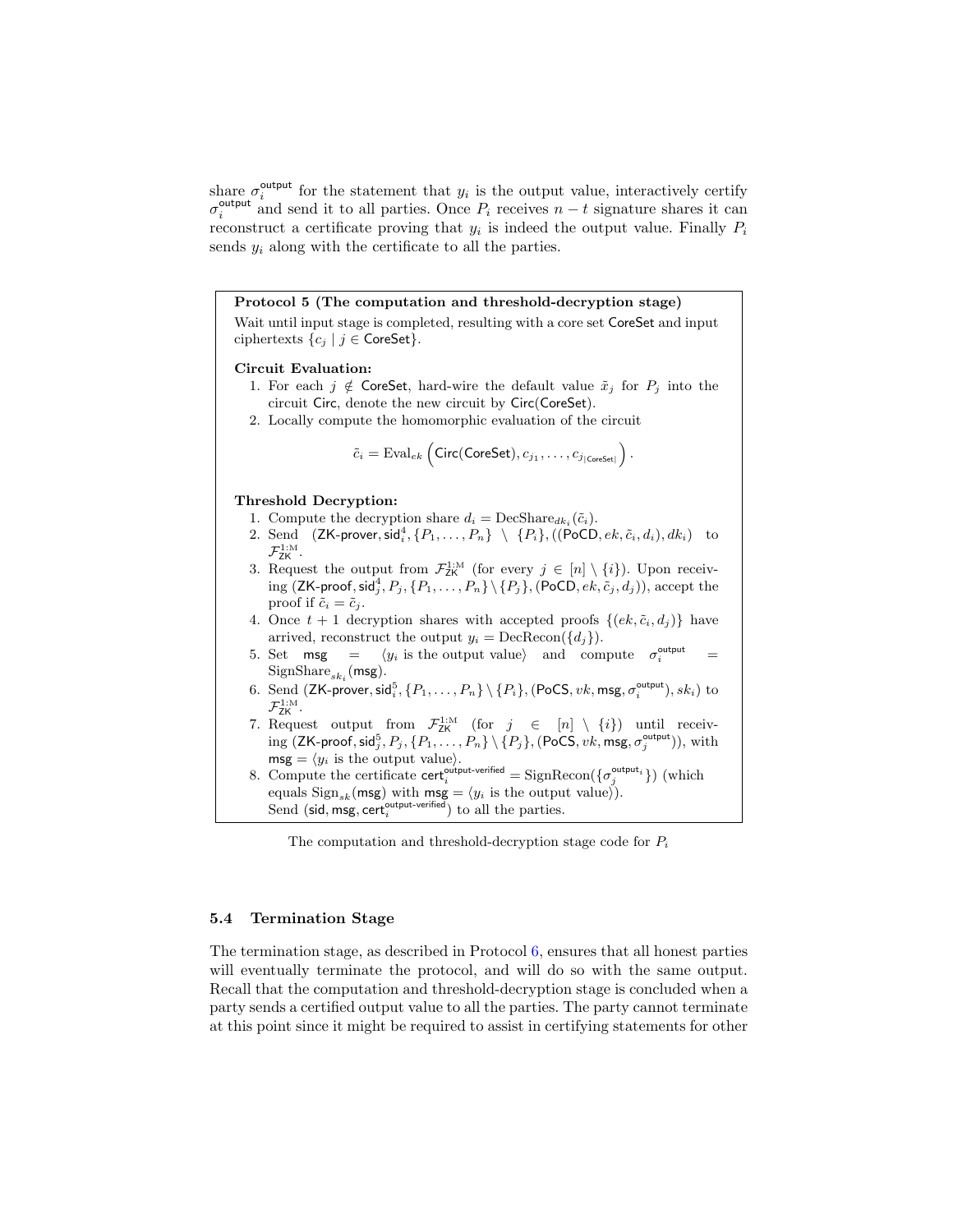parties. Therefore, during the entire course of the protocol the termination code is run concurrently. The termination stage follows the technique of Bracha [\[13\]](#page-24-8). In this stage, each party continuously collects certified outputs sent by other parties. Once it receives  $t + 1$  certified outputs of the same value it knows that this is the correct output value for the computation (since at least one honest party sent it). The party then adopts this certified output as its own output (in case it did not obtain the output value earlier) and echoes it to all other parties. Once the party receives  $n - t$  certified outputs of the same value, it can terminate.

#### <span id="page-18-1"></span>Protocol 6 (The termination stage)

During the protocol, concurrently executes the following rule:

#### Collecting Output Values:

When receiving for the first time from party  $P_j$  the value (sid, msg, cert<sub>j</sub><sup>output-verified</sup>), with msg =  $\langle y_j \rangle$  is the output value) and  $\mathrm{Vrfy}_{vk}(\mathsf{msg},\mathsf{cert}_j^{\mathsf{output-verified}}) = 1.$ 

- 1. If the value  $y_j$  has arrived from  $t+1$  parties and the output of  $P_i$  is not set to be  $y_j,$  then set the output  $y_i$  to be  $y_j$  and echo (sid, msg, cert $_j^{\text{output-verified}})$ to all the parties.
- 2. If the value  $y_i$  has arrived from  $n t$  parties, then terminate with output (output, sid,  $(CoreSet, y_i)$ ).

The termination stage code for  $P_i$ 

### <span id="page-18-0"></span>6 Proof of Security

<span id="page-18-2"></span>**Lemma 2.** Let  $f$  be an n-party functionality and assume the existence of TFHE and TSIG schemes. Then the protocol  $\pi$  described in Protocol [4,](#page-16-0) Protocol [5](#page-17-0) and Protocol [6](#page-18-1) UC realizes  $\mathcal{F}^f_{\textsf{ASEE}}$  in the  $(\mathcal{F}_{\textsf{KeyDist}}, \mathcal{F}_{\textsf{ZK}}, \mathcal{F}^{1:M}_{\textsf{ZK}}, \mathcal{F}_{\textsf{ABA}})$ -hybrid model, in constant time, in the presence of static malicious adversaries corrupting at most t parties, for  $t < n/2$ .

*Proof.* Let A be a static malicious adversary against the execution of  $\pi$  and let  $Z$  be an environment. Denote by  $\mathcal I$  the set of indices of the corrupted parties. We construct an ideal-process adversary  $S$ , interacting with the environment  $\mathcal Z$ and with the ideal functionality  $\mathcal{F}_{\mathsf{ASFE}}^f$ . S constructs virtual real-model honest parties and runs the real-model adversary  $A$ . S must simulate the view of  $A$ , i.e., its communication with  $\mathcal{Z}$ , the messages sent by the uncorrupted parties, and the interactions with the functionalities  $(\mathcal{F}_{\mathsf{KeyDist}}, \mathcal{F}_{\mathsf{ZK}}, \mathcal{F}_{\mathsf{ZK}}^{1:M}, \mathcal{F}_{\mathsf{ABA}})$ .

In order to simulate the communication with  $\mathcal{Z}$ , every message that  $\mathcal{S}$  receives from  $Z$  is sent to  $A$ , and likewise, every message sent from  $A$  sends to  $Z$  is forwarded by  $S$ .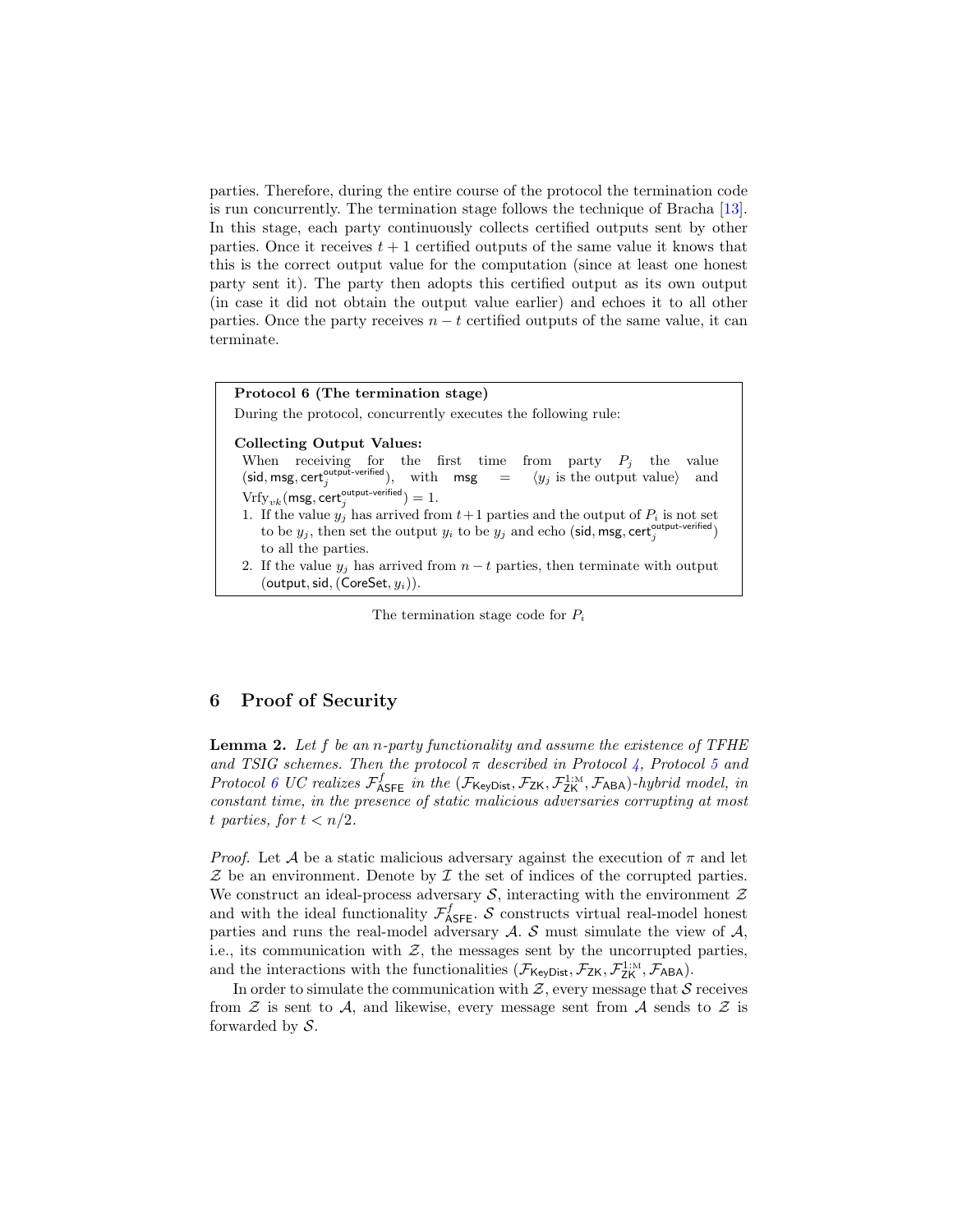Simulating the input stage. S starts by simulating  $\mathcal{F}_{\text{KeyDist}}$  and generates the cryptographic keys by computing  $(dk, ek) \leftarrow \text{Gen}_{(t,n)}(1^{\kappa})$ , where  $dk =$  $(dk_1, \ldots, dk_n)$ , and  $(sk, vk) \leftarrow \text{SigGen}_{(n-t,n)}(1^{\kappa})$ , where  $sk = (sk_1, \ldots, sk_n)$ , and recording  $(dk, ek, sk, vk)$ . Upon request from A, S sends the corresponding keys  $(dk_i, ek, sk_i, vk)$  for each corrupted party  $P_i$   $(i \in \mathcal{I})$ .

Next,  $S$  simulates the operations of all honest parties in the input stage (Protocol [4\)](#page-16-0). During the *Distribution of Encrypted Input* phase,  $S$  sets every ciphertext of an honest party to be an encryption of zero, that is for every  $j \notin \mathcal{I}$ , compute  $c_j \leftarrow \text{Enc}_{ek}(0)$ . When the adversary send a request to  $\mathcal{F}_{\mathsf{ZK}}^{1:M}$  with sid<sup>1</sup> (for  $j \notin \mathcal{I}$ ) on behalf of a corrupted party, S responds with a confirmation of the validity of the ciphertext  $c_j$ , i.e., with  $(ZK\text{-proof}, \text{sid}_j^1, P_j, \{P_1, \ldots, P_n\} \setminus \{P_j\}, (\text{PoPK}, ek, c_j)).$  When a corrupted party  $P_i$   $(i \in \mathcal{I})$  sends  $(\textsf{ZK-prover}, \textsf{sid}_i^1, \{P_1, \ldots, P_n\} \setminus \{P_i\}, (\textsf{PoPK}, ek, c_i), (x_i, r_i))$  to  $\mathcal{F}_{\mathsf{ZK}}^{1:\mathsf{M}},\mathcal{S}$  confirms that indeed  $c_i = \mathrm{Enc}_{ek}(x_i;r_i)$  and if so records the input  $x_i$ .  $\mathcal{S}$ continues to simulate the honest parties by following the protocol; in all other calls to  $\mathcal{F}_{ZK}$ , S responds according to the ideal functionality. When the simulation reaches the Select Input Providers phase,  $S$  simulates the interface to  $\mathcal{F}_{\sf ABA}$ to A. When the first honest party completes the simulated input stage,  $S$  learns the set CoreSet.

Note that  $S$  learned the input values that were used by the adversary  $A$ on behalf of the corrupted parties that were selected to be input providers. This follows since for every  $i \in \mathcal{I} \cap \text{CoreSet}$ , there exists an honest party that confirmed the ciphertext  $c_i$  and sent a signature share to  $P_i$  (except for the negligible probability that  $A$  managed to forge a signature). It follows that the corrupted party must have sent its input to  $\mathcal{F}_{\mathsf{ZK}}^{1:M}$  during the *Distribution of* Encrypted Input phase, and so its input value  $x_i$  was recorded by  $S$ .

Interacting with  $\mathcal{F}^f_{\text{ASEE}}$ . Once S learns CoreSet, it sends to  $\mathcal{F}^f_{\text{ASEE}}$  the input value  $x_i$  that was recorded for each  $i \in \mathcal{I} \cap \text{CoreSet}$ , the input value  $x_i = 0$  for each  $i \in \mathcal{I} \setminus \mathsf{CoreSet}$  and the set CoreSet as the set of input providers. Once S receives back the output value y, it starts the simulation of the computation and threshold-decryption stage.

Simulating the computation and threshold-decryption stage. In order to simulate the honest parties in this stage (Protocol [5\)](#page-17-0),  $S$  proceeds as follows. Initially, S computes the evaluated ciphertext  $\tilde{c}$  based on the input ciphertexts of the input providers, i.e.,  $\tilde{c} = \text{Eval}_{ek}(\text{Circ}(\text{CoreSet}), c_{j_1}, \dots, c_{j_{|\text{CoreSet}|}})$ . Next, for every  $i \in \mathcal{I}$ , use the share of the decryption key  $dk_i$  to compute the decryption share  $d_i = \text{DecShare}_{dk_i}(\tilde{c})$ . S then sets the decryption share  $d_j$ , for every  $j \notin \mathcal{I}$ , such that  $(d_1, \ldots, d_n)$  form a secret sharing of the output value y. When the adversary sends a request to  $\mathcal{F}_{\mathsf{ZK}}^{1:M}$  with  $\mathsf{sid}_j^4$  (for  $j \notin \mathcal{I}$ ) on behalf of a corrupted party,  $\mathcal S$ responds with a confirmation of the validity of the decryption share  $d_j$ , i.e., with (ZK-proof,  $\mathsf{sid}_j^4, P_j, \{P_1, \ldots, P_n\} \setminus \{P_j\}$ , (PoCD,  $ek, \tilde{c}, d_j$ )). S continues to simulate the honest parties by following the protocol; in all other calls to  $\mathcal{F}_{\mathsf{ZK}}^{1:M}$ ,  $\mathcal S$  responds according to the ideal functionality.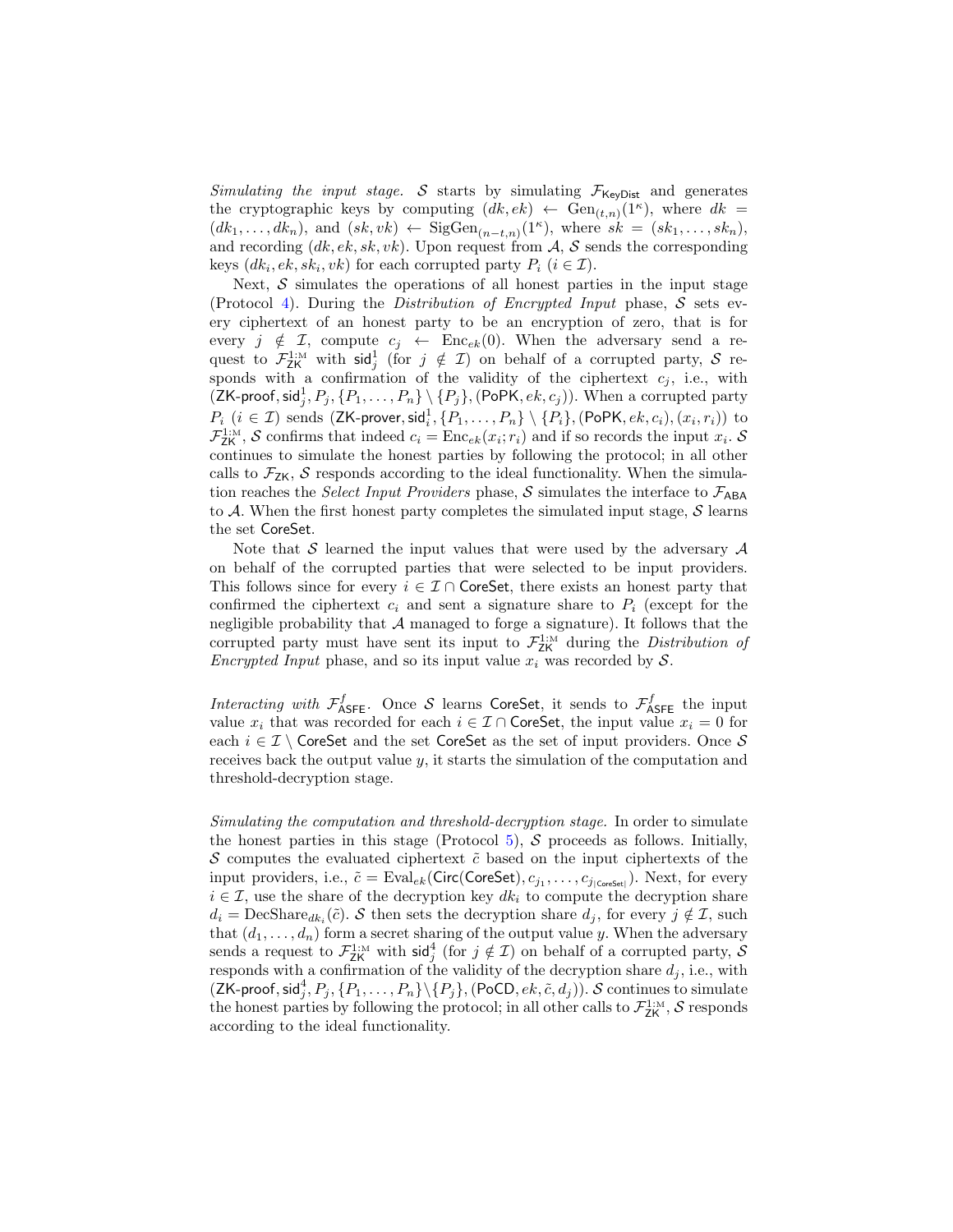Simulating the termination stage.  $S$  simulates the honest parties in the termination stage (Protocol  $6$ ) by following the protocol;

We now define a series of hybrid games that will be used to prove the indistinguishability of the real and ideal worlds. The output of each game is the output of the environment.

The game REAL<sub>π,A,Z</sub>. This is exactly the execution of the protocol  $\pi$  in the real-model with environment  $Z$  and adversary  $A$  (and ideal functionalities  $(\mathcal{F}_{\sf KeyDist}, \mathcal{F}_{\sf ZK}, \mathcal{F}_{\sf ZK}^{1:\text{\tiny{M}}}, \mathcal{F}_{\sf ABA})).$ 

The game  $HYB_{\pi,\mathcal{A},\mathcal{Z}}^{\dagger}$ . In this game, we modify the real-model experiment in the computation stage as follows. Whenever a corrupted party requests output from  $\mathcal{F}_{\mathsf{ZK}}^{1:M}$  with  $\mathsf{sid}_j^4$  (for  $j \notin \mathcal{I}$ ), the response from  $\mathcal{F}_{\mathsf{ZK}}^{1:M}$  is (ZK-proof,  $\mathsf{sid}_j^4, P_j, \{P_1, \ldots, P_n\} \setminus \{P_j\}$ , (PoCD,  $ek, \tilde{c}, d_j$ )), without checking if  $P_j$ sent a valid witness.

Claim 7 REAL<sub> $\pi, A, \mathcal{Z} \equiv \text{HYB}_{\pi, A, \mathcal{Z}}^1$ .</sub>

*Proof.* This follows since in the execution of  $\pi$ , honest parties always send a valid witness to  $\mathcal{F}_{\mathsf{ZK}}^{1:M}$ , and so the response from  $\mathcal{F}_{\mathsf{ZK}}^{1:M}$  is the same in both games.

The game  $HYB_{\pi,\mathcal{A},\mathcal{Z}}^2$ . This game is just like an execution of  $HYB^1$  except for the computation of the decryption shares of honest parties during the computation stage. Let y be the output of f, let  $\tilde{c}$  be the evaluated ciphertext, let  $dk_i$  (for  $i \in \mathcal{I}$ ) be the shares of the decryption key held by the corrupted parties, and let  $d_i = \text{DecShare}_{dk_i}(\tilde{c})$  be the corresponding decryption shares. Then, instead of computing the decryption share of the honest parties as  $d_j = \text{DecShare}_{dk_j}(\tilde{c})$ (for  $j \notin \mathcal{I}$ ), the decryption shares are computed such that  $(d_1, \ldots, d_n)$  form a secret sharing of the output value  $y$ .

Claim 8  $HYB_{\pi,\mathcal{A},\mathcal{Z}}^1$  $\stackrel{\rm c}{\equiv}$  HYB<sup>2</sup> $_{\pi,\mathcal{A},\mathcal{Z}}$ .

Proof. The ability to compute the decryption shares of the honest parties follows from the properties of the secret sharing scheme.<sup>[6](#page-20-0)</sup> Computational indistinguishability follows from the semantic security of the TFHE scheme.

The game HYB<sup>3</sup><sub> $\pi$ ,A,Z</sub>. This game is just like an execution of HYB<sup>2</sup> except for the following difference. Whenever a corrupted party requests output from  $\mathcal{F}_{\mathsf{ZK}}^{1:M}$ with  $\mathsf{sid}^1_j$  (for  $j \notin \mathcal{I}$ ), the response from  $\mathcal{F}_{\mathsf{ZK}}^{1:M}$  is (ZK-proof,  $\mathsf{sid}^1_j, P_j, \{P_1, \ldots, P_n\} \setminus$  $\{P_j\}$ , (PoPK,  $ek, c_j$ )), without checking if  $P_j$  sent a valid witness.

Claim 9  $HVB^2_{\pi,\mathcal{A},\mathcal{Z}} \equiv HYB^3_{\pi,\mathcal{A},\mathcal{Z}}$ .

*Proof.* This follows since in the execution of  $\pi$ , honest parties always send a valid witness to  $\mathcal{F}_{\mathsf{ZK}}^{1:M}$ , and so the response from  $\mathcal{F}_{\mathsf{ZK}}^{1:M}$  is the same in both games.

<span id="page-20-0"></span> $6$  In the scheme of Shamir [\[39\]](#page-25-12), fix the points corresponding to the shares  $d_i$  (for  $i \in \mathcal{I}$  and the secret y, create a degree t polynomial interpolating these points, and compute the shares  $d_j$  (for  $j \notin \mathcal{I}$ ) accordingly.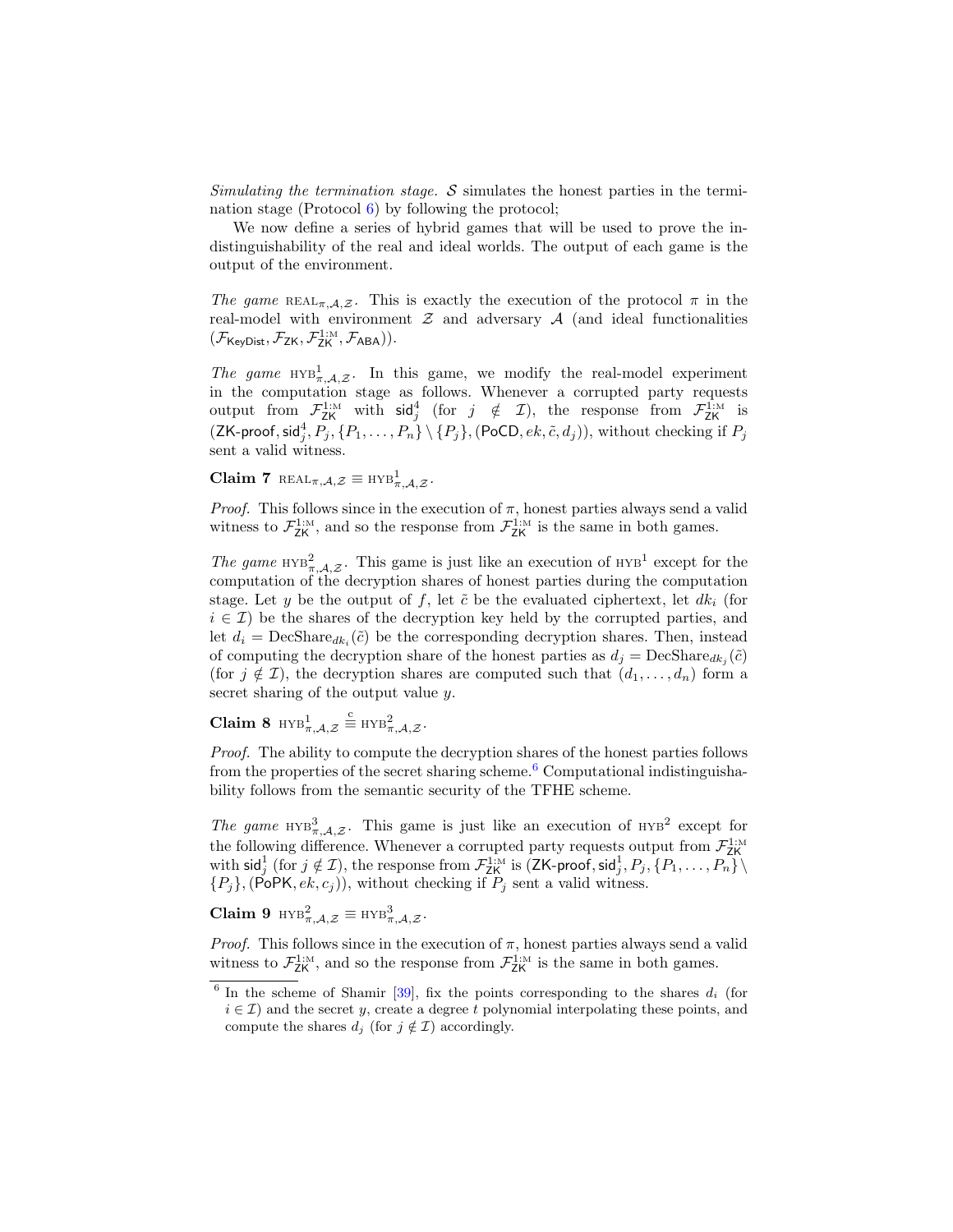The game  $HVB^{4,\ell}_{\pi,\mathcal{A},\mathcal{Z}}$ . This game is just like an execution of HYB<sup>3</sup> with the following difference. In the input stage, in case  $i \leq \ell$  honest party  $P_i$  encrypts its actual input  $c_i \leftarrow \text{Enc}_{ek}(x_i)$ , whereas in case  $i > \ell$   $P_i$  encrypts zeros  $c_i \leftarrow \text{Enc}_{ek}(0)$ . (Note that  $HYB^{4,n}$  is exactly  $HYB^3$ .)

**Claim 10** For every  $\ell \in \{0, \ldots, n-1\}$ ,  $HYB_{\pi,\mathcal{A},\mathcal{Z}}^{4,\ell}$  $\stackrel{\rm c}{\equiv}$  HYB $_{\pi,\mathcal{A},\mathcal{Z}}^{4,\ell+1}$ .

Proof. This follows from the semantic security of the encryption scheme.

Claim 11  $HYB_{\pi,\mathcal{A},\mathcal{Z}}^{4,0} \equiv \text{IDEAL}_{f,\mathcal{S},\mathcal{Z}}$ .

Proof. This follows since the joint behaviour of ideal functionalities  $(\mathcal{F}_{\text{KeyDist}}, \mathcal{F}_{\text{ZK}}, \mathcal{F}_{\text{ABA}})$ , the modified behaviour of the ideal functionality  $\mathcal{F}_{\text{ZK}}^{1:M}$  and the behaviour of the honest parties in  $HYB^{4,0}$  is identical to the simulation done by  $S$ .

Combining Claims 7-11, we conclude that  $REAL_{\pi,\mathcal{A},\mathcal{Z}} \stackrel{c}{\equiv} \text{IDEAL}_{f,\mathcal{S},\mathcal{Z}}$ .

### 7 Conclusions

By Lemma [1,](#page-12-1)  $\mathcal{F}_{\mathsf{ZK}}^{1:M}$  can be realized in the  $\mathcal{F}_{\mathsf{ZK}}$ -hybrid model (assuming the existence of TSIG and an honest majority). Assuming the existence of enhanced trapdoor permutations,  $\mathcal{F}_{ZK}$  can be UC realized in the  $\mathcal{F}_{CRS}$ -hybrid model noninteractively (meaning that the prover sends a single message to the verifier) [\[21\]](#page-24-14). Using universal composition with joint state [\[16\]](#page-24-12), a multi-session version of  $\mathcal{F}_{ZK}$  that requires a single copy of the CRS can be used. We thus obtain the following theorem from Lemma [2:](#page-18-2)

**Theorem 12** (formal statement of Theorem [1\)](#page-2-2). Let f be an n-party function and assume that enhanced trapdoor permutations, TFHE schemes and TSIG schemes exist. Then  $\mathcal{F}^f_{\textsf{ASEE}}$  can be UC realized in the ( $\mathcal{F}_{\textsf{CRS}}, \mathcal{F}_{\textsf{KeyDist}}, \mathcal{F}_{\textsf{ABA}}$ )-hybrid model, in constant time, in the presence of static malicious adversaries corrupting at most t parties, for  $t < n/2$ .

During the input stage (Protocol [4\)](#page-16-0) the functionality  $\mathcal{F}_{ABA}$  is concurrently invoked *n* times. If  $\mathcal{F}_{ABA}$  is instantiated using a constant expected round protocol, e.g., the protocol of Canetti and Rabin [\[15\]](#page-24-15), the time complexity of the concurrent composition will result with expectancy of  $log(n)$ . Ben-Or and El-Yaniv [\[7\]](#page-23-9) constructed a concurrent ABA protocol that runs in constant expected time, assuming that  $t < n/3$ .<sup>[7](#page-21-0)</sup> We therefore conclude with the following corollary.

Corollary 2 (formal statement of Corollary [1\)](#page-2-3). Let  $f$  be an n-party function and assume that enhanced trapdoor permutations, TFHE schemes and TSIG schemes exist. Then  $\mathcal{F}^f_{\textsf{ASEE}}$  can be UC realized in the  $(\mathcal{F}_{\textsf{CRS}},\mathcal{F}_{\textsf{KeyDist}})$ -hybrid model, in constant expected time, in the presence of static malicious adversaries corrupting at most t parties, for  $t < n/3$ .

<span id="page-21-0"></span><sup>7</sup> Although the protocol in [\[7\]](#page-23-9) is proved based on the property-based definition of ABA, a simulation-based proof should follow as we consider static adversaries.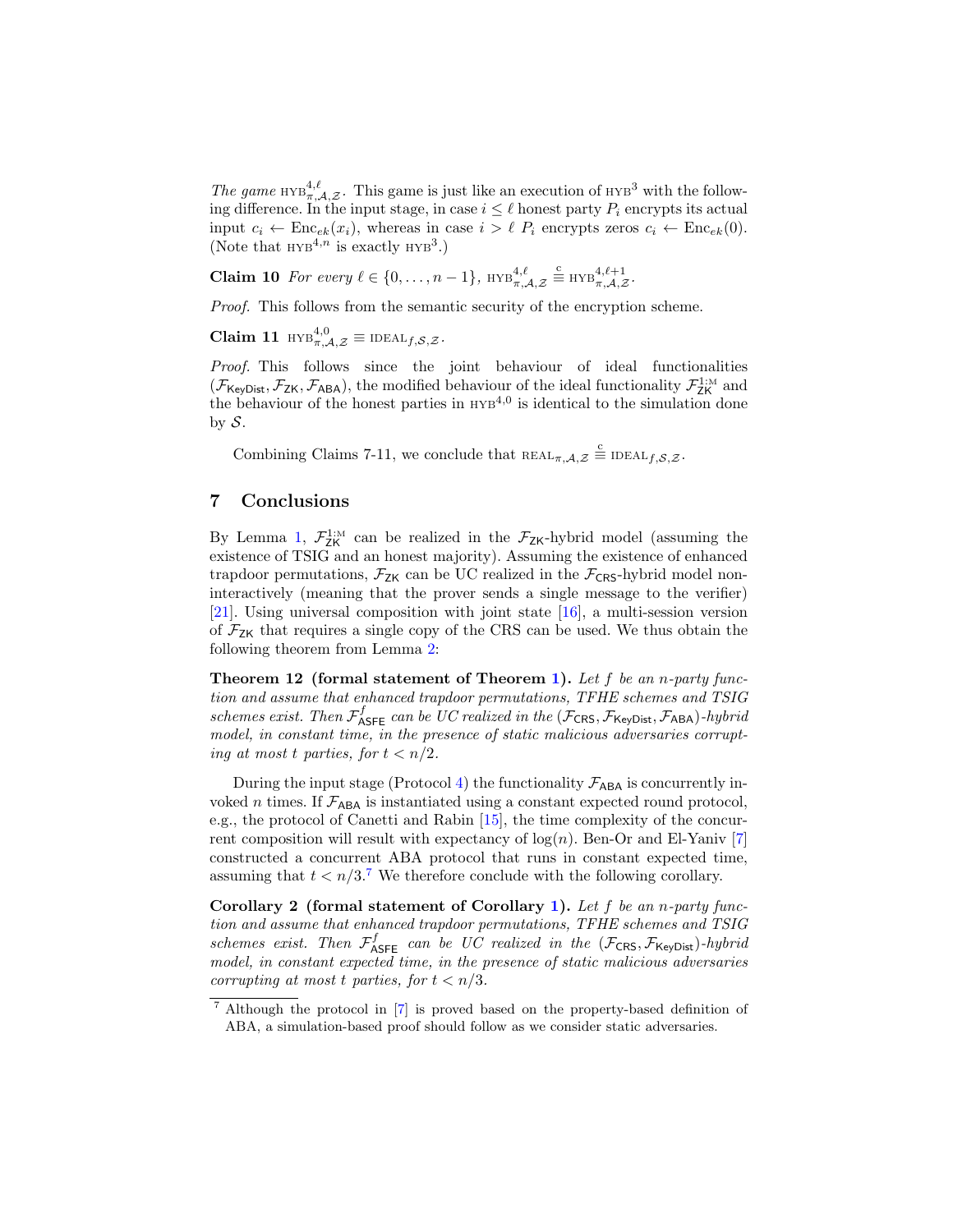### Acknowledgements

We would like to thank Yehuda Lindell and Ran Canetti for helpful discussions on modeling asynchronous MPC in the UC framework, and to Juan Garay for pointing us to the paper of Ben-Or and El-Yaniv [\[7\]](#page-23-9).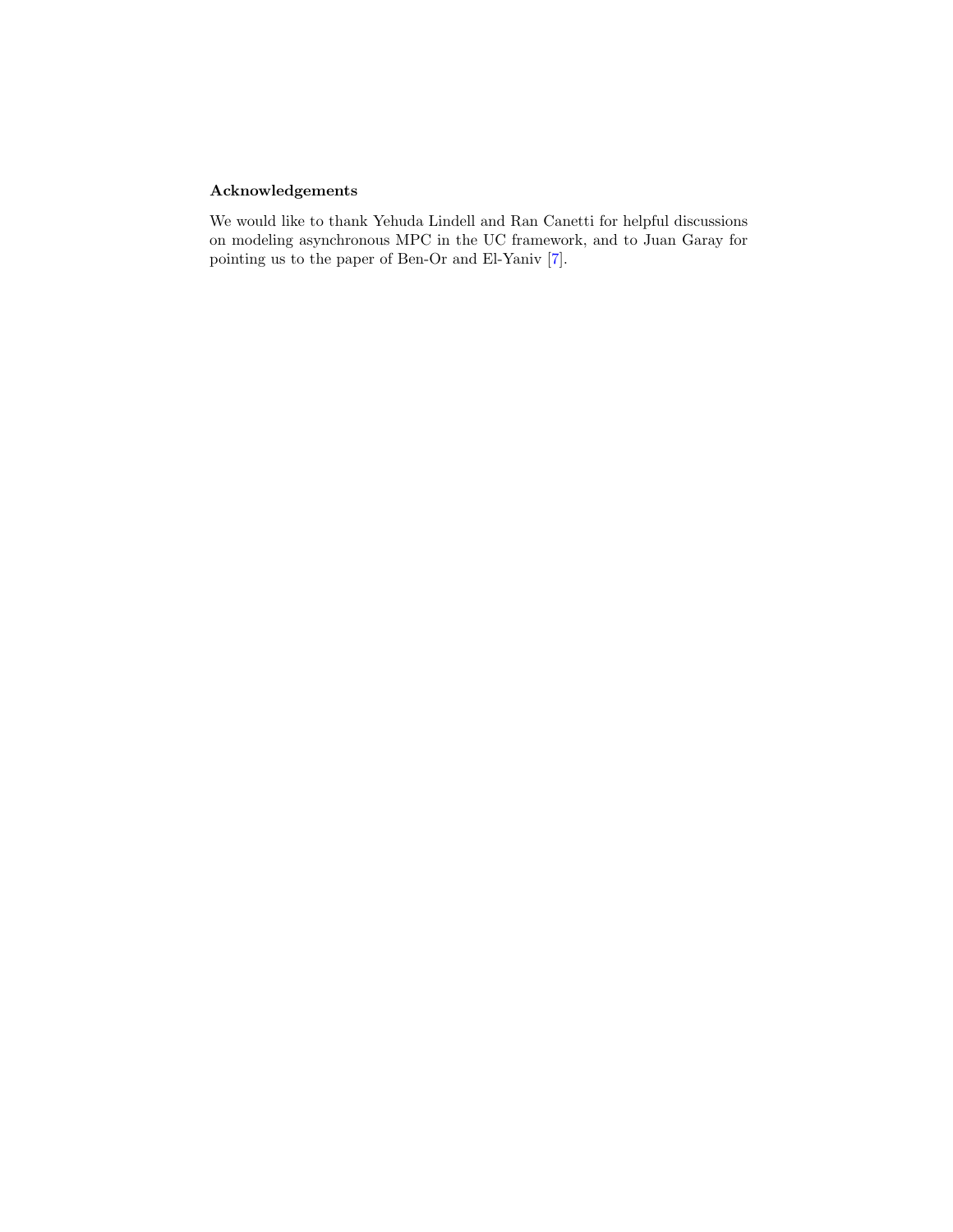# Bibliography

- <span id="page-23-11"></span>[1] J. F. Almansa, I. Damgård, and J. B. Nielsen. Simplified Threshold RSA with Adaptive and Proactive Security. In Advances in Cryptology – EURO-CRYPT 2006, pages 593–611, 2006.
- <span id="page-23-4"></span>[2] G. Asharov, A. Jain, A. López-Alt, E. Tromer, V. Vaikuntanathan, and D. Wichs. Multiparty Computation with Low Communication, Computation and Interaction via Threshold FHE. In Advances in Cryptology – EUROCRYPT 2012, pages 483–501, 2012.
- <span id="page-23-6"></span>[3] M. Backes, F. Bendun, A. Choudhury, and A. Kate. Asynchronous MPC with a strict honest majority using non-equivocation. In *Proceedings of* the 33rd Annual ACM Symposium on Principles of Distributed Computing (PODC), pages 10–19, 2014.
- <span id="page-23-3"></span>[4] D. Beaver, S. Micali, and P. Rogaway. The Round Complexity of Secure Protocols (Extended Abstract). In Proceedings of the 22nd Annual ACM Symposium on Theory of Computing (STOC), pages 503–513, 1990.
- <span id="page-23-10"></span>[5] Z. Beerliová-Trubíniová and M. Hirt. Simple and Efficient Perfectly-Secure Asynchronous MPC. In Advances in Cryptology – ASIACRYPT 2007, pages 376–392, 2007.
- <span id="page-23-5"></span>[6] Z. Beerliová-Trubíniová, M. Hirt, and J. B. Nielsen. On the theoretical gap between synchronous and asynchronous MPC protocols. In Proceedings of the 29th Annual ACM Symposium on Principles of Distributed Computing (PODC), pages 211–218, 2010.
- <span id="page-23-9"></span>[7] M. Ben-Or and R. El-Yaniv. Resilient-optimal interactive consistency in constant time. Distributed Computing, 16(4):249–262, 2003.
- <span id="page-23-2"></span>[8] M. Ben-Or, S. Goldwasser, and A. Wigderson. Completeness Theorems for Non-Cryptographic Fault-Tolerant Distributed Computation (Extended Abstract). In Proceedings of the 20th Annual ACM Symposium on Theory of Computing (STOC), pages 1–10, 1988.
- <span id="page-23-0"></span>[9] M. Ben-Or, R. Canetti, and O. Goldreich. Asynchronous secure computation. In Proceedings of the 25th Annual ACM Symposium on Theory of Computing (STOC), pages 52–61, 1993.
- <span id="page-23-1"></span>[10] M. Ben-Or, B. Kelmer, and T. Rabin. Asynchronous Secure Computations with Optimal Resilience (Extended Abstract). In Proceedings of the 13th Annual ACM Symposium on Principles of Distributed Computing (PODC), pages 183–192, 1994.
- <span id="page-23-7"></span>[11] R. Bendlin and I. Damgård. Threshold Decryption and Zero-Knowledge Proofs for Lattice-Based Cryptosystems. In Theory of Cryptography, 7th Theory of Cryptography Conference, TCC 2010, pages 201–218, 2010.
- <span id="page-23-8"></span>[12] R. Bendlin, S. Krehbiel, and C. Peikert. How to Share a Lattice Trapdoor: Threshold Protocols for Signatures and (H)IBE. In Proceedings of the 11th International Conference on Applied Cryptography and Network Security (ACNS), pages 218–236, 2013.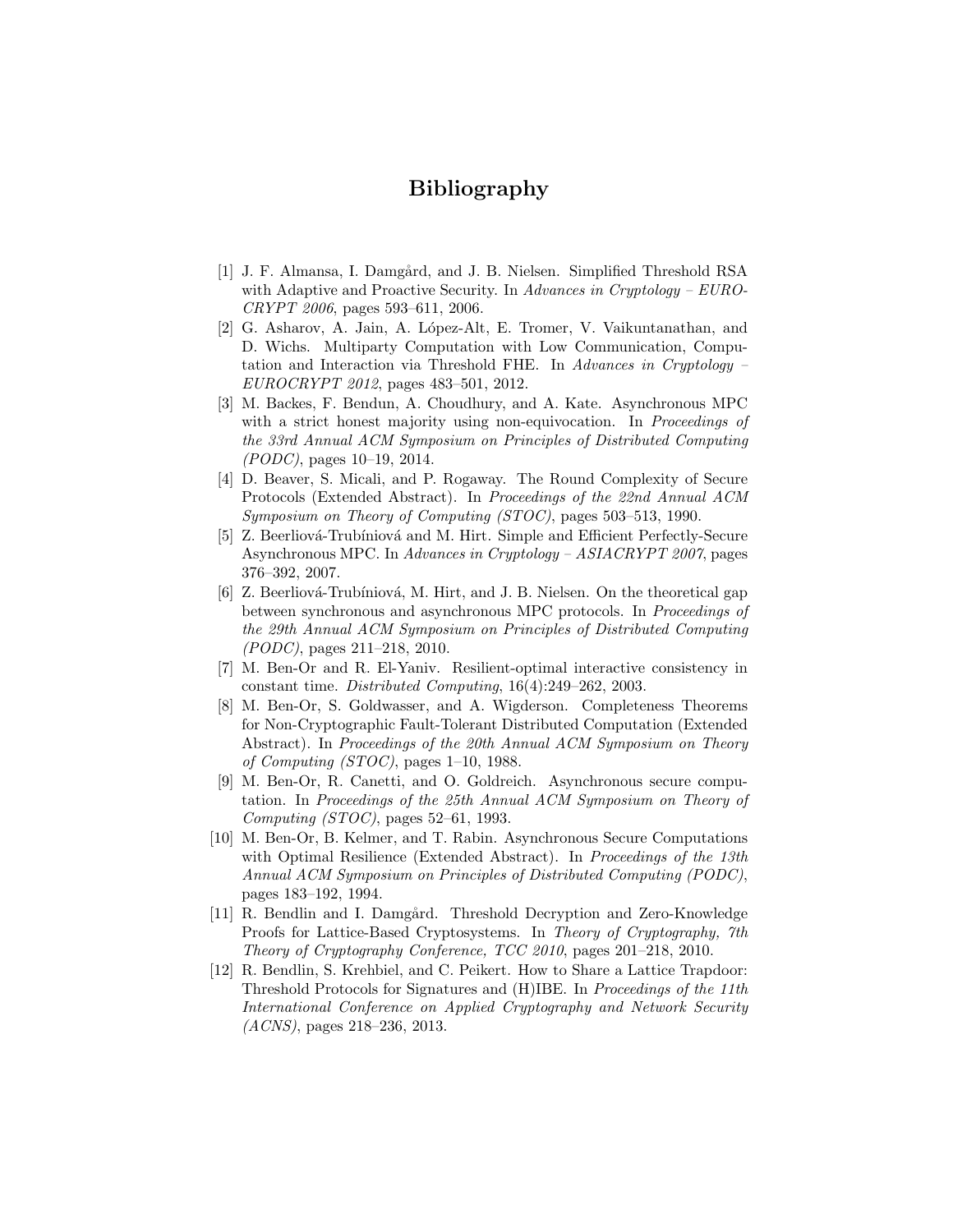- <span id="page-24-8"></span>[13] G. Bracha. An Asynchronous  $[(n-1)/3]$ -Resilient Consensus Protocol. In Proceedings of the Third Annual ACM Symposium on Principles of Distributed Computing (PODC), pages 154–162, 1984.
- <span id="page-24-0"></span>[14] R. Canetti. Universally Composable Security: A New Paradigm for Cryptographic Protocols. In Proceedings of the 42nd Annual Symposium on Foundations of Computer Science (FOCS), pages 136–145, 2001.
- <span id="page-24-15"></span>[15] R. Canetti and T. Rabin. Fast asynchronous Byzantine agreement with optimal resilience. In Proceedings of the 25th Annual ACM Symposium on Theory of Computing (STOC), pages 42–51, 1993.
- <span id="page-24-12"></span>[16] R. Canetti and T. Rabin. Universal Composition with Joint State. In Advances in Cryptology – CRYPTO 2003, pages 265–281, 2003.
- <span id="page-24-3"></span>[17] D. Chaum, C. Crépeau, and I. Damgård. Multiparty Unconditionally Secure Protocols (Extended Abstract). In Proceedings of the 20th Annual ACM Symposium on Theory of Computing (STOC), pages 11–19, 1988.
- <span id="page-24-10"></span>[18] A. Choudhury and A. Patra. Optimally Resilient Asynchronous MPC with Linear Communication Complexity. In Proceedings of the 16th International Conference on Distributed Computing and Networking (ICDCN), page 5, 2015.
- <span id="page-24-9"></span>[19] A. Choudhury, M. Hirt, and A. Patra. Asynchronous Multiparty Computation with Linear Communication Complexity. In Proceedings of the 27th International Symposium on Distributed Computing (DISC), pages 388–402, 2013.
- <span id="page-24-6"></span>[20] R. Cramer, I. Damgård, and J. B. Nielsen. Multiparty Computation from Threshold Homomorphic Encryption. In Advances in Cryptology – EURO-CRYPT 2001, pages 280–299, 2001.
- <span id="page-24-14"></span>[21] A. De Santis, G. Di Crescenzo, R. Ostrovsky, G. Persiano, and A. Sahai. Robust Non-interactive Zero Knowledge. In Advances in Cryptology -CRYPTO 2001, pages 566–598, 2001.
- <span id="page-24-7"></span>[22] M. J. Fischer, N. A. Lynch, and M. Paterson. Impossibility of Distributed Consensus with One Faulty Process. Journal of the ACM, 32(2):374–382, 1985.
- <span id="page-24-13"></span>[23] J. A. Garay, P. D. MacKenzie, and K. Yang. Strengthening Zero-Knowledge Protocols Using Signatures. Journal of Cryptology, 19(2):169–209, 2006.
- <span id="page-24-4"></span>[24] S. Garg, C. Gentry, S. Halevi, and M. Raykova. Two-Round Secure MPC from Indistinguishability Obfuscation. In Theory of Cryptography, 10th Theory of Cryptography Conference, TCC 2014, pages 74–94, 2014.
- <span id="page-24-11"></span>[25] C. Gentry. A fully homomorphic encryption scheme. PhD thesis.
- <span id="page-24-1"></span>[26] O. Goldreich. The Foundations of Cryptography - Volume 2, Basic Applications. Cambridge University Press, 2004. ISBN 0-521-83084-2.
- <span id="page-24-2"></span>[27] O. Goldreich, S. Micali, and A. Wigderson. How to Play any Mental Game or A Completeness Theorem for Protocols with Honest Majority. In Proceedings of the 19th Annual ACM Symposium on Theory of Computing (STOC), pages 218–229, 1987.
- <span id="page-24-5"></span>[28] D. Gordon, F. Liu, and E. Shi. Constant-Round MPC with Fairness and Guarantee of Output Delivery. In Advances in Cryptology – CRYPTO 2015, pages 63–82, 2015.